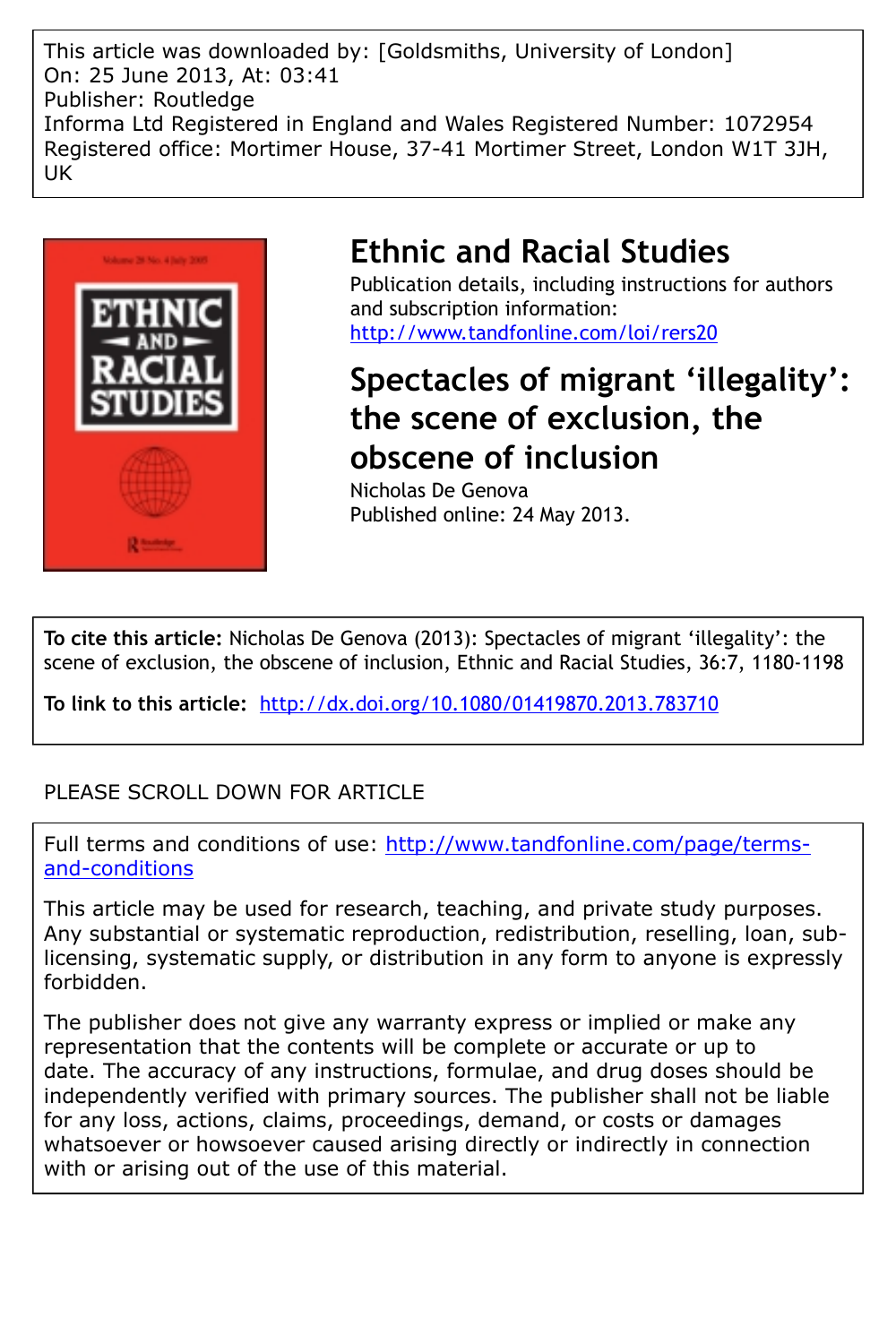## Spectacles of migrant 'illegality': the scene of exclusion, the obscene of inclusion

Nicholas De Genova

(First submission October 2011; First published May 2013)

#### Abstract

Border policing and immigration law enforcement produce a spectacle that enacts a scene of 'exclusion'. Such spectacles render migrant 'illegality' visible. Thus, these material practices help to generate a constellation of images and discursive formations, which repetitively supply migrant 'illegality' with the semblance of an objective fact. Yet, the more these spectacles fuel anti-immigrant controversy, the more the veritable inclusion of the migrants targeted for exclusion proceeds apace. Their 'inclusion' is finally devoted to the subordination of their labour, which is best accomplished only insofar as their incorporation is persistently beleaguered with exclusionary campaigns that ensure that this inclusion is itself a form of subjugation. At stake, then, is a larger sociopolitical (and legal) process of inclusion through exclusion. This we may comprehend as the obscene of inclusion. The castigation of 'illegals' thereby supplies the rationale for essentializing citizenship inequalities as categorical differences that then may be racialized.

Keywords: undocumented/illegal migration; border; spectacle; labour; race; nativism/xenophobia.

#### Introduction

Deportable non-citizens are pervasively subjected to myriad conditions of social degradation, globally. This is true whether the people in question are understood to be 'merely economic' migrants seeking employment, or as refugees seeking asylum and relief from any variety of natural, social and political calamities, whether as 'illegal' workers or the impoverished human refuse of 'foreign' disasters, pleading for clemency at the begrudging mercy of ever more austere social welfare bureaucracies. Indeed, the criteria for granting asylum tend to be so stringent, so completely predicated upon suspicion, that it is perfectly

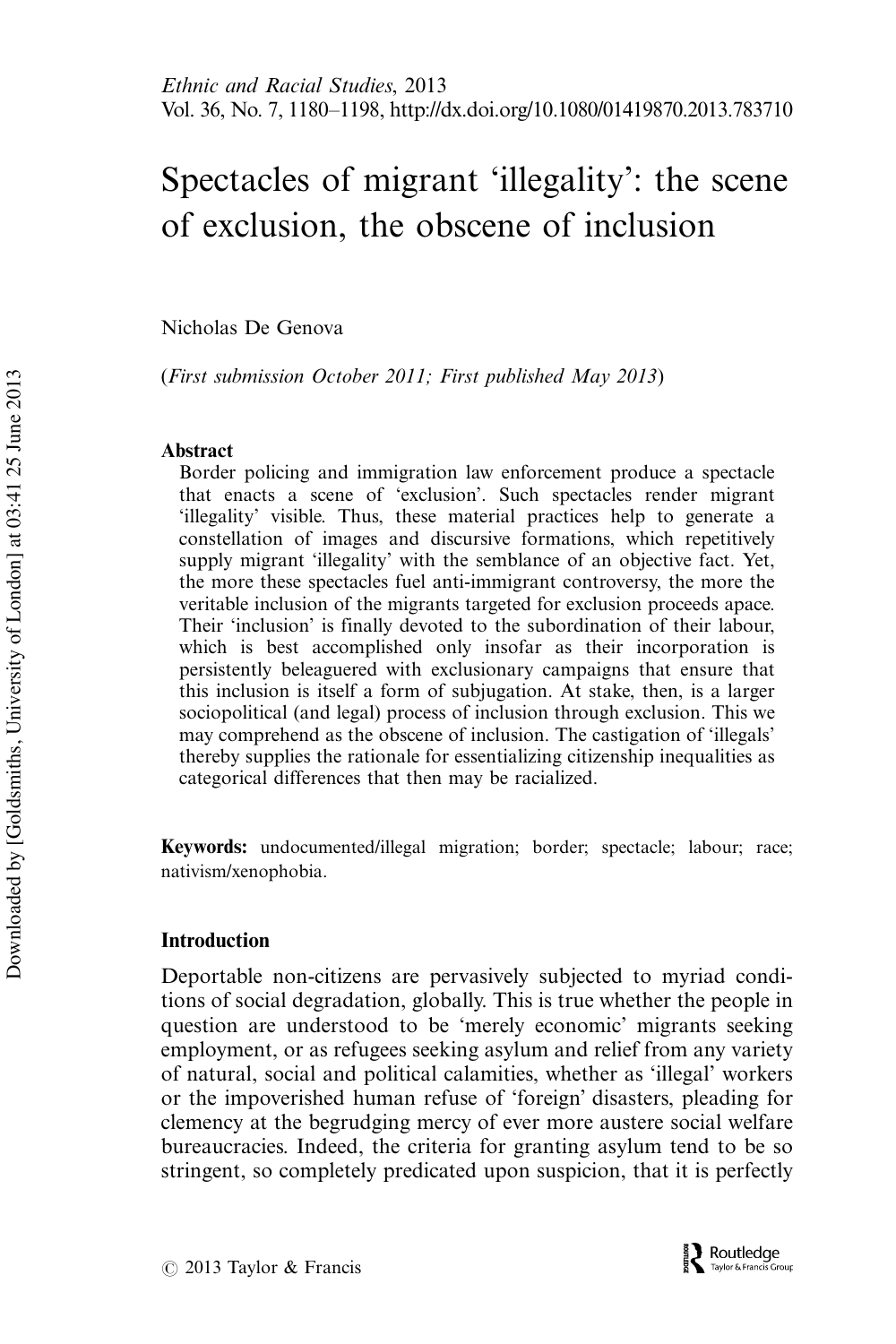reasonable to contend that what asylum regimes really produce is a mass of purportedly 'bogus' asylum seekers. Hence, in systematic and predictable ways, asylum regimes disproportionately disqualify asylum seekers, and convert them into 'illegal' and deportable 'migrants'. All such officially 'unwanted' or 'undesirable' non-citizens are stigmatized with allegations of opportunism, duplicity and undeservingness. The compulsive denunciation, humiliation and exquisitely refined rightlessness of deportable 'foreigners', furthermore, supply the rationale for essentializing the juridical inequalities of citizenship and alienage as categorical differences that may be racialized.

This social ignominy must be understood to be part of a larger sociopolitical production of migrant 'illegality'. Discursive formations that uphold and propagate the notion of migrant 'illegality' – more than mere 'consequences' of a more elementary (prior) violation  $$ persistently serve as veritable conditions of possibility for the larger sociopolitical procedures that generate and sustain this 'illegality'. Such discursive formations must be understood to be complexes of both language and image, of rhetoric, text and subtext, accusation and insinuation, as well as the visual grammar that upholds and enhances the iconicity of particular fetishized figures of 'illegal immigration'.

These images and discourses supply the rationale for what I have previously depicted as the Border Spectacle, a spectacle of enforcement at 'the' border, whereby migrant 'illegality' is rendered spectacularly visible (De Genova 2002, 2005, pp. 242–9). Nevertheless, they are generated as the incessant and truly insatiable response to that same spectacle, as well. That is to say, material practices of immigration and border policing are enmeshed in a dense weave of discourse and representation, and generate a constant redundancy of still more of these languages and images (see e.g. Andreas 2000; Bischoff et al. 2010; Chavez 2001; Nevins 2002). The Border Spectacle, therefore, sets the scene  $-$  a scene of ostensible exclusion, in which the purported naturalness and putative necessity of exclusion may be demonstrated and verified, validated and legitimated, redundantly. The scene (where border enforcement performatively activates the reification of migrant 'illegality' in an emphatic and grandiose gesture of exclusion) is nevertheless always accompanied by its shadowy, publicly unacknowledged or disavowed, obscene supplement: the large-scale recruitment of illegalized migrants as legally vulnerable, precarious, and thus tractable labour.

In light of what the scene presumes to reveal and the obscene that it simultaneously conceals, the frail ideological dichotomy of 'exclusion' and 'inclusion' utterly collapses. The critical procedure that seeks to elucidate the spectacles of migrant 'illegality' thus provides a vital analytical tool for the sort of scholarship that aspires to avoid finally becoming merely one more iteration of the larger discursive formation that fetishizes 'illegality' as a given, taken-for-granted 'fact'.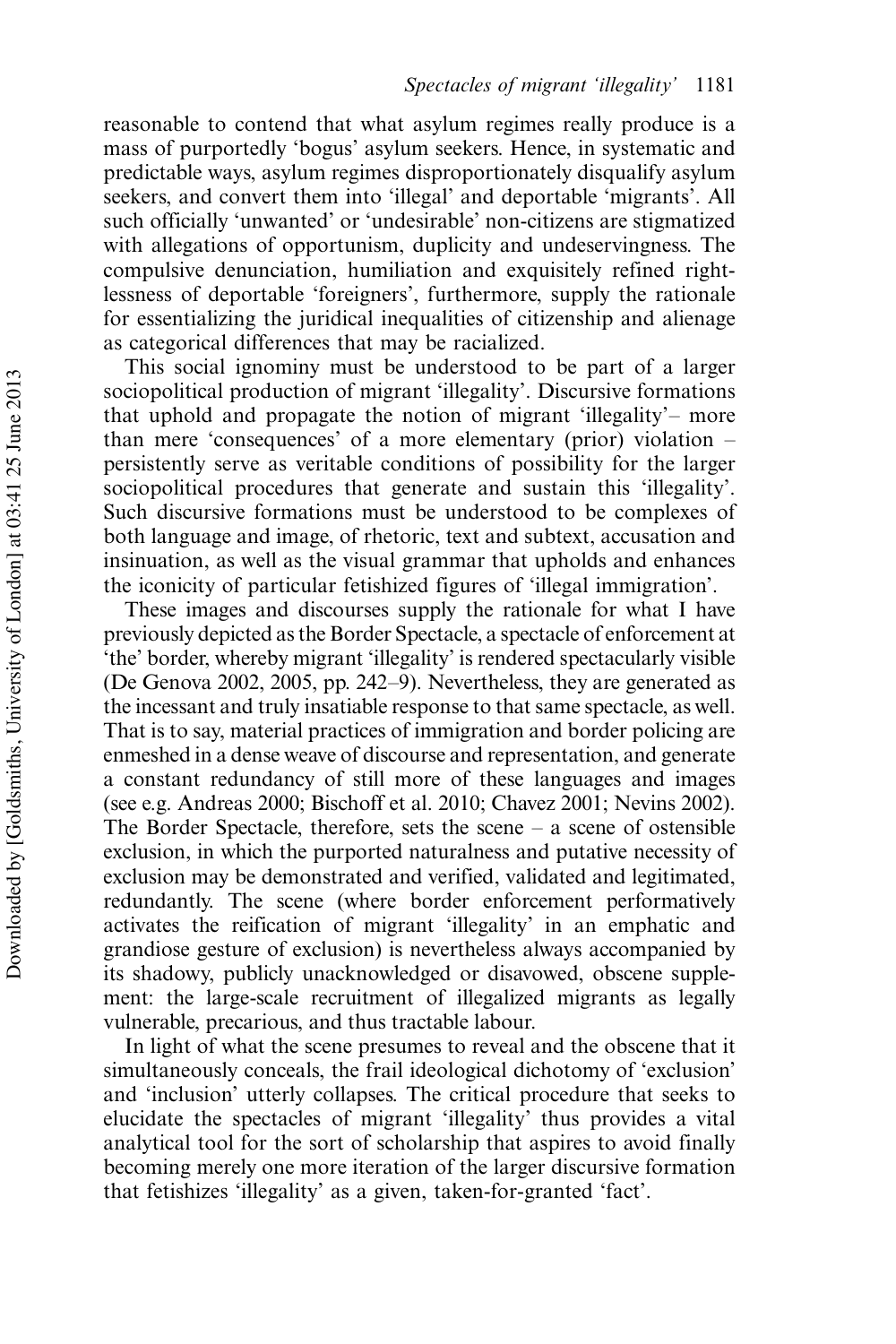#### Setting the scene: the Border Spectacle

Through the operation that I designate as the Border Spectacle, the law, which, in demonstrable and calculated ways, has in fact produced the terms and conditions for the 'illegality' of the migrants in question, is utterly naturalized and vanishes from view (De Genova 2002, 2005). I refer here to the enduring and durable hegemony of the body of immigration law (and its history of legislative debate and law-making) that has produced, for each 'national' state, the very premises and predicates of a whole regime of migrant 'legality' and 'illegality'.<sup>1</sup> Immigration law's pre-emptive and categorical stipulations of migrant 'illegality' tend to be reified as always-already established, immutable and unquestionable. The history of instrumental calculations and interventions of law-making literally vanishes from the analytical purview of most observers (including many scholars and activists who might otherwise fashion their scrutiny as 'critical'). Likewise, the law remains effectively inaccessible and impervious to the would-be migrants who might seek to appeal to it or challenge it. The onus of 'illegality' thus appears to rest strictly and exclusively with those migrants who can be purported to have violated The Law, as verifiable through the mundane practices of enforcement. In place of the social and political relation of migrants to the state, therefore, the spectacle of border enforcement yields up the thing-like fetish of migrant 'illegality' as a self-evident 'fact', generated by its own supposed act of violation.

It is instructive to note that the Border Spectacle may be most extravagantly illustrated in the classic examples that cluster around the patrolling and policing of geographical borders, the physical frontiers of nation-state territoriality. Perhaps the most iconic of these is the vast land border between the USA and Mexico (to which my own original formulation of this concept explicitly referred; see De Genova 2002, 2005; see also Andreas 2000; Chavez 2001; Nevins 2002; Chavez 2008; Nevins 2008), or to the increasing prominence of images of the patrols of the high seas or rugged landscapes that are pressed to serve as the elusive and increasingly virtual (externalized) borders of the EU or Australia (see Huysmans 2006; Pickering and Weber 2006; Weber 2007; Andrijasevic 2010a; Karakayali and Rigo 2010; Tsianos and Karakayali 2010; Mezzadra and Neilson 2013). These spaces for the production of the spectacles of 'illegal' passage and ever-increasingly militarized interdiction become emblematic precisely, in the haunting phrase of Joseph Nevins (2002, p. 144), as 'landscapes of death', as well as zones that are inseparable from the accompanying experiences of rape, mutilation, disappearance and protracted irremediable trauma.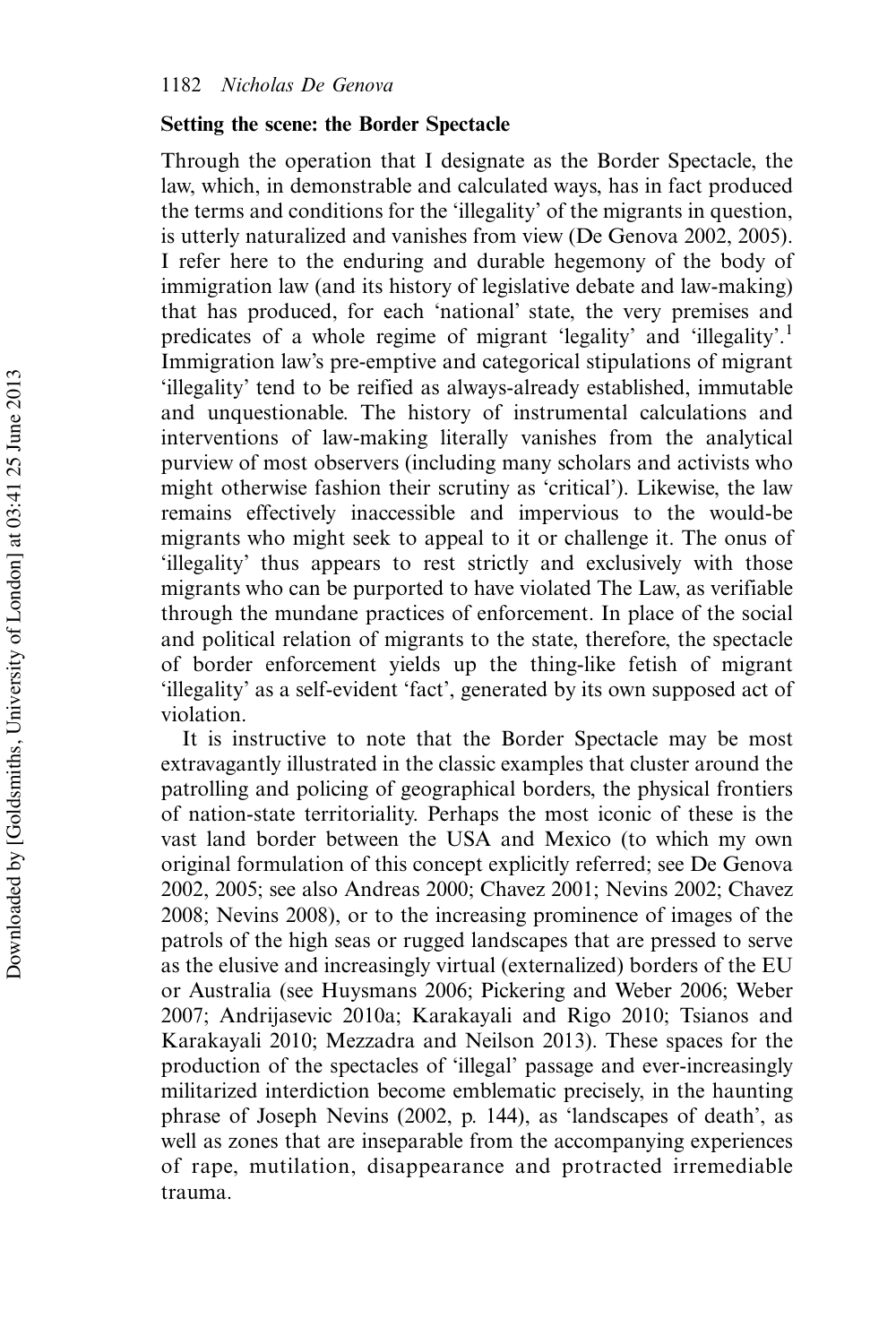There is nothing about the Border Spectacle that requires its choreography of images to be so literally affiliated to the geography of border enforcement, however. In strict legal terms, 'the border' encompasses a much more variegated spectrum of spaces, and inevitably also includes the airports (or seaports) where migrants undergo inspection by immigration authorities  $-$  commonly as documented migrants or travellers first, with visas that later may be overstayed or violated. Therefore, it is not any specific constellation of enforcement practices (such as the admittedly more sensational militarized patrols of land and sea frontiers) that constitute the conditions of possibility for the spectacle of immigration enforcement at 'the' border, so much as the mere fact that borders are indeed enacted (and thus performed) through such practices. The mere fact of border and immigration enforcement systematically activates the spectacle of 'violations' that lend 'illegality' its fetishistic objectivity, and thereby severs the substantive social interrelation of migrants and the legal regime of the destination state. Just as much as the apprehension of surreptitious border crossers, a mundane inspection of documents, accompanied always by the interlocking threats of detection, interception, detention and deportation, may similarly generate a proliferation of spaces for the production of the Border Spectacle. Indubitably, the fetish of migrant 'illegality' assumes the semblance of something most palpable and resplendently verifiable when activated through seemingly devious acts of 'unauthorized' border crossing. But the grandiose, exquisitely visible spectacle at territorial borders is widely accompanied by a rather more prosaic multiplication of more discrete and relatively individualized occasions for law enforcement and 'transgression'. In this respect, the proliferation of heterogeneous forms of border enforcement supplies a crucial site for the renovation of diverse technologies of government, more broadly (Bigo 2002; Rumford 2006; Walters 2006; Weber 2007; Bigo 2011; Mezzadra and Neilson 2013). To the extent that the entirety of the interior of the space of the state becomes a regulatory zone of immigration enforcement, and as borders appear to be increasingly ungrounded  $-$  both internalized and externalized  $-$  the efficacy of the Border Spectacle in fact is merely intensified. As the border is effectively everywhere, so also is the spectacle of its enforcement and therefore its violation, rendering migrant 'illegality' ever more unsettlingly ubiquitous.

The Border Spectacle relentlessly augments and embellishes the mundane and diminutive human mobility of 'unauthorized' migrants and 'dubious' asylum seekers with the mystique of an obnoxious and unpardonable transgression of the presumably sacrosanct boundary of the state's space. But the ever-increasingly militarized spectacle of apprehensions, raids, detentions and deportations always accompanies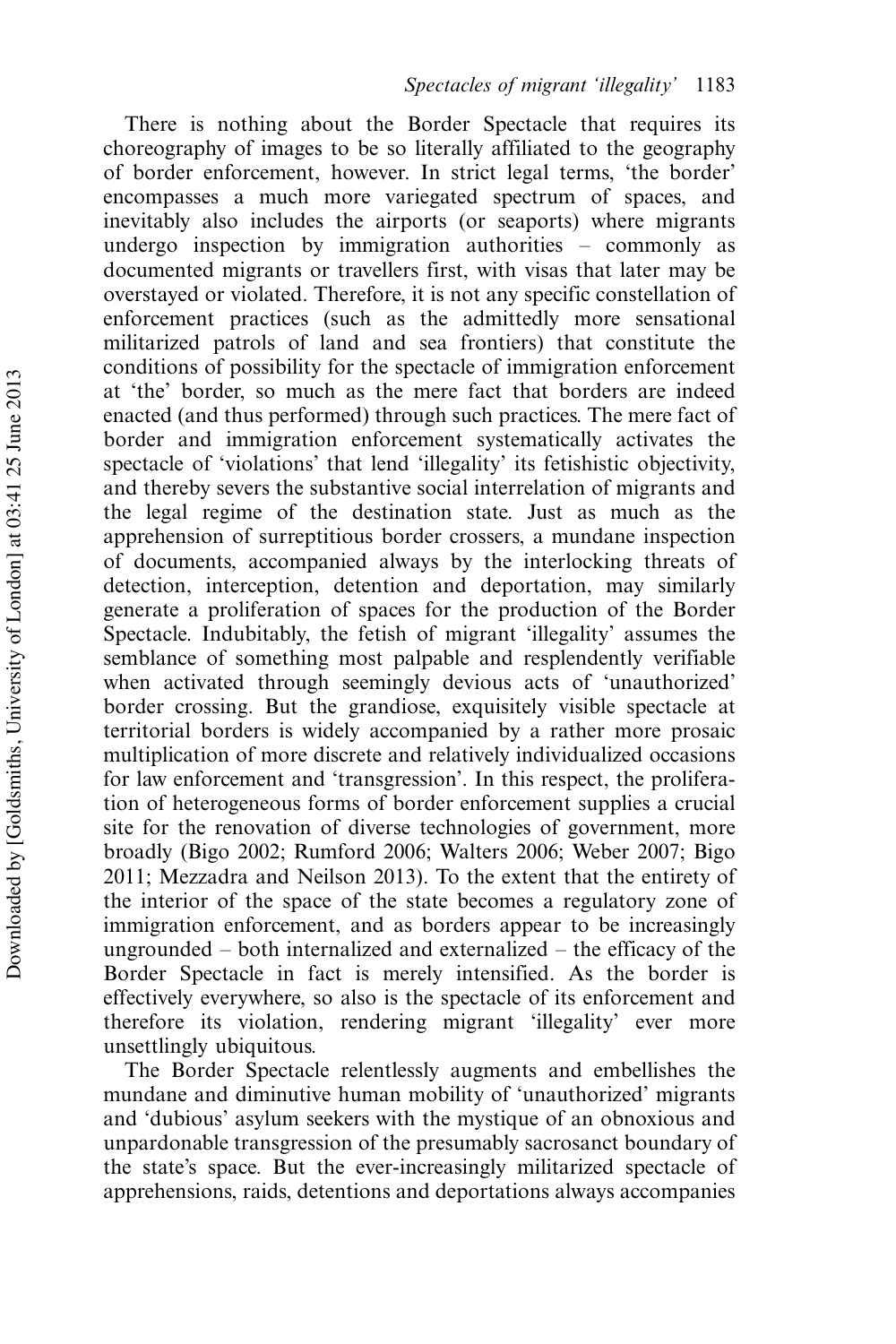the banality of a continuous importation of 'unauthorized' migrant labour. All non-citizens, inasmuch as they are construed as such (whether as migrants or asylum seekers), are overtly figured in one or another juridical relation to the authority of a territorially defined ('national') state. In spite of their apparent figuration as strictly politico-legal subjects, however, all migrants  $-$  like all human life,  $\frac{1}{2}$  generally – are finally apprehensible from the standpoint of capital as always-already at least potentially the embodiment of labour-power, the commodifiable human capacity for labour. Nevertheless, within the world social order of capitalism, there is a systemic separation between the locus of exploitation and the means of direct physical coercion, a separation in other words between the 'private' sector of the market and the 'public' authority of law and the state. Capital's domination of labour requires this bifurcation of social life under the effective hegemony of a relatively durable distinction between the 'economic' and the 'political', whereby every state may be best understood to be a particularization of the global political dimension of the capital-labour relation (Holloway 1994). Hence, migrants are similarly figured as labour also from the expressly 'political' standpoint of state power. (This inclination to see all people as at least potential labour-power may be most pronouncedly true for parsimonious welfare states, insofar as they perennially devise to ultimately convert those dependent upon public assistance into properly productive, 'independent' citizen-subjects.) The state mediates the capitallabour relation through tactical deployments of law, policy and policing in a manner that ensures the relegation of diverse formations of transnational human mobility to a variegated juridical spectrum of 'legalities' and 'illegalities' (for a fuller discussion, see De Genova 2010a). The 'illegality' of 'undesirable' migrants, then, supplies a crucial feature of their distinctive, if disavowed, desirability  $-$  as labour for capital.

The spectacles of migrant 'illegality', practically and materially enacted through various forms of border and immigration law enforcement, rely significantly upon a constellation of images and discursive formations, which may be taken to supply the scene of 'exclusion'. And yet, the more that the Border Spectacle generates anti-immigrant controversy, the more that the veritable inclusion of those incessantly targeted for exclusion proceeds apace. The 'inclusion' of these deportable migrants, of course, is finally devoted to the subordination of their labour, which can be best accomplished only to the extent that their incorporation is permanently beleaguered with the kinds of exclusionary and commonly racist campaigns that ensure that this inclusion is itself, precisely, a form of subjugation. What is at stake, then, is a larger sociopolitical (and legal) process of inclusion through exclusion, labour importation (whether overt or covert)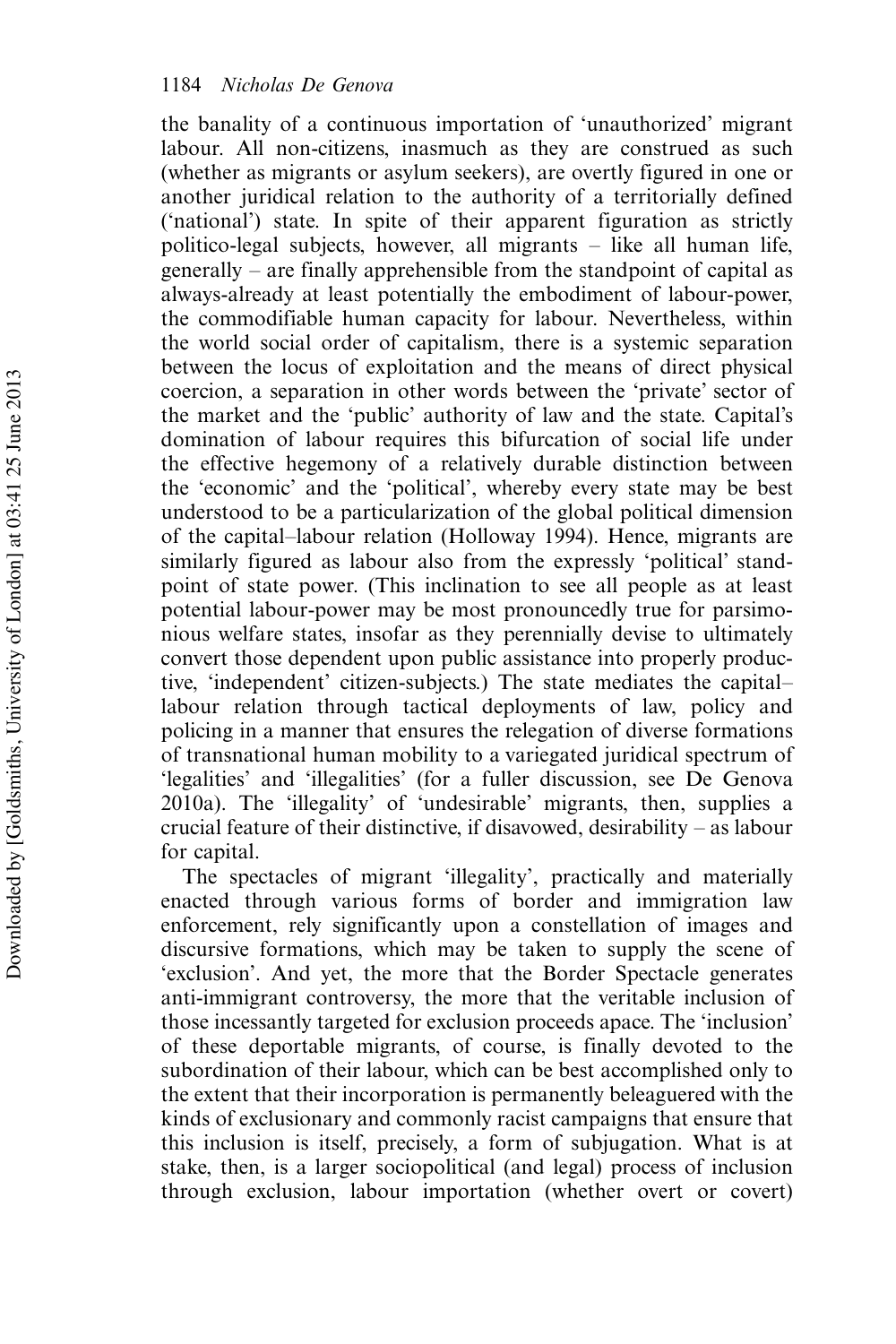premised upon protracted deportability. If the Border Spectacle supplies a scene of ostensible 'exclusion'  $-$  indeed, if it fashions 'the' border as a veritable *mise-en-scène* of the larger dramaturgy of migration as a site of transgression and the reaction formations of (law) 'enforcement'  $-$  it nonetheless conceals (in plain view, as it were) the public secret of a sustained recruitment of 'illegal' migrants as undocumented labour. This we may comprehend to be the obscene of inclusion.

#### The obscenity of power

The conceptual distinction between scene and obscene may be excavated from Henri Lefebvre's (1974/1991) landmark theoretical excursus The Production of Space. Lefebvre  $(1974/1991,$  pp. 223-6) introduces this suggestive juxtaposition in his discussion of monumental space  $-$  the distinct varieties of spaces that may be identified with monuments. In Lefebvre's (1974/1991, p. 224) otherwise provocative and supple discussion, however, the dichotomy of scene and obscene is not elaborated in any detail, and remains synonymous with a kind of mutually exclusive opposition between 'prescribed' and 'proscribed'. Thus, monumental space for Lefebvre (1974/1991, pp.  $225-6$ ) is distinguished by its hierarchical affiliation of authority with the sacred, whereby the prescribed sacrality of the scene must be rigorously separated from the forbidden profane, the obscene. For present purposes, however, this sort of rigid binarism is neither productive nor illuminating  $-$  except insofar as it makes abundantly manifest that it would be misguided in the extreme to conceive of border zones as monumental spaces.

Notwithstanding its iconic status, border space simply does not abide by the characteristics of a monumental or ceremonial space. Indeed, rather than spaces where there is a rigid, rigorous and effectual segregation of what may or may not take place, borders are widely recognized in fact to be spaces of encounter, interaction and exchange, where  $-$  despite official prohibitions, officious policing and sanctimonious exaltations of the state's sovereign prerogative to exclude  $$ everything is possible. This is precisely why the border so readily becomes a space of sovereign exception (Agamben 2003/2005; cf. Bigo 2006; Rosas 2006; Schinkel 2009), setting into stark relief what Susan Buck-Morss (2000, pp. 2–3) has called 'the wild zone of power'  $-$ 'a blind spot ... in which power is above the law and thus, at least potentially, a terrain of terror.' (One need only contemplate here the brutal perversity of the mass-scale and systematic femicide in Ciudad Juárez, on the US-Mexico border.) But this constitutive indeterminacy at the liminal edge of the space of the state and law is also why the border may, in a more mundane fashion, reveal its own obscene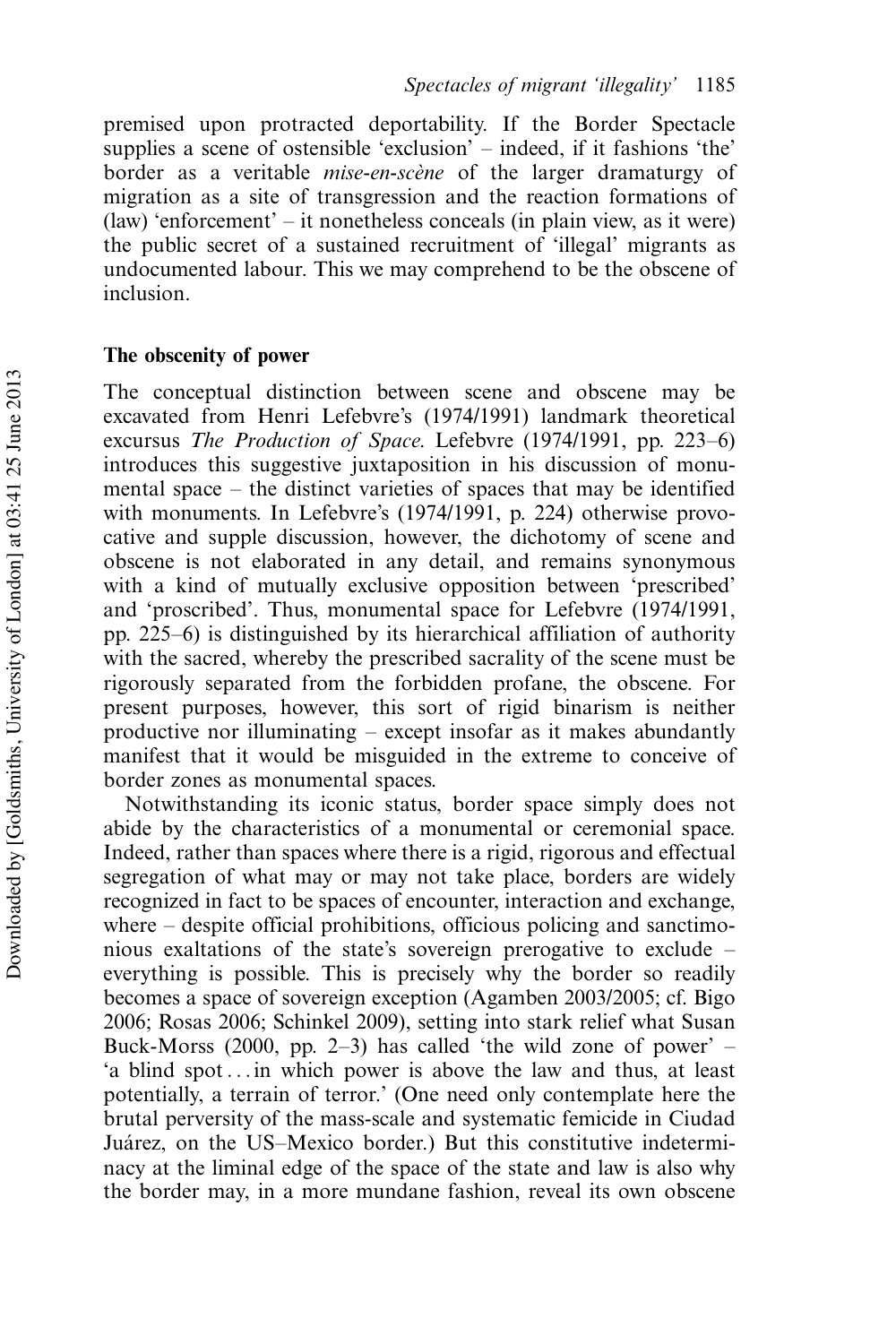underside, including the perfect banality of 'illegal' migration. Hence, when one aspires to apprehend what is at stake spatially in border zones, the conception of a relation between scene and obscene must be rather more dynamic and nuanced; indeed, it must serve to discern how these two dimensions are inextricably linked.

My formulation of this notion of the scene (where border enforcement performatively activates the reification of migrant 'illegality' in an emphatic and grandiose gesture of exclusion) accompanied by its shadowy, publicly unacknowledged or disavowed, obscene supplement (the large-scale recruitment of illegalized migrant labour), is inspired by Slavoj Žižek's elaboration of this conceptual scheme. 'Power', Žižek (1997, p. 34) contends, 'is always-already its own transgression, if it is to function, it has to rely on a kind of obscene supplement.' In order for power 'to reproduce itself and contain its Other, it has to rely on an inherent excess which grounds it.' In this regard, Žižek (1997, p. 33, original emphasis) insists upon 'the ideological and political significance of maintaining appearances' for power discourses 'whose efficiency depends on the mechanism of self-censorship'. The Border Spectacle enhances the efficiency of its own power precisely through this sort of obscene intimacy, whereby the 'dirty secret' concerning migrant 'illegality'  $-$  as its inherent and defining excess  $-$  may be occasionally revealed but must be generally guarded through sanctimonious acts of self-censorship and dissimulation. The Border Spectacle's obscene supplement, the disavowed subterranean inclusion of 'illegal' migration ! precisely because and by means of the emphatic and extravagant gesture of disavowal – sustains the public institution of border policing and immigration law enforcement and their avowedly exclusionary ideological edifices (see also Žižek 2008, pp. 168–70).

The scene of exclusion and the obscene of inclusion therefore are dialectically interconnected. Yet, like the peculiar inversion in which human affairs more generally appear as 'material [thing-like] relations between persons and social relations between things' (Marx 1976, p. 166), so the thing-like (reified) reality of migrant 'illegality'  $-$  as a social, political and juridical fact ! pervasively and perniciously assists in the objectification of 'irregular' migrant workers. However, these mass-mediated operations of discursive separation  $-$  producing people as 'illegal' in utter isolation and disregard for the legal production of 'illegality' itself ! systematically disorient and disarticulate the scene and the obscene with the superficial and incomplete language of 'inclusion' and 'exclusion'.

#### The spectacle, state power and the obscene supplement

The formulation of border enforcement as spectacle derives crucial theoretical and analytical force from the work of Guy Debord (1967/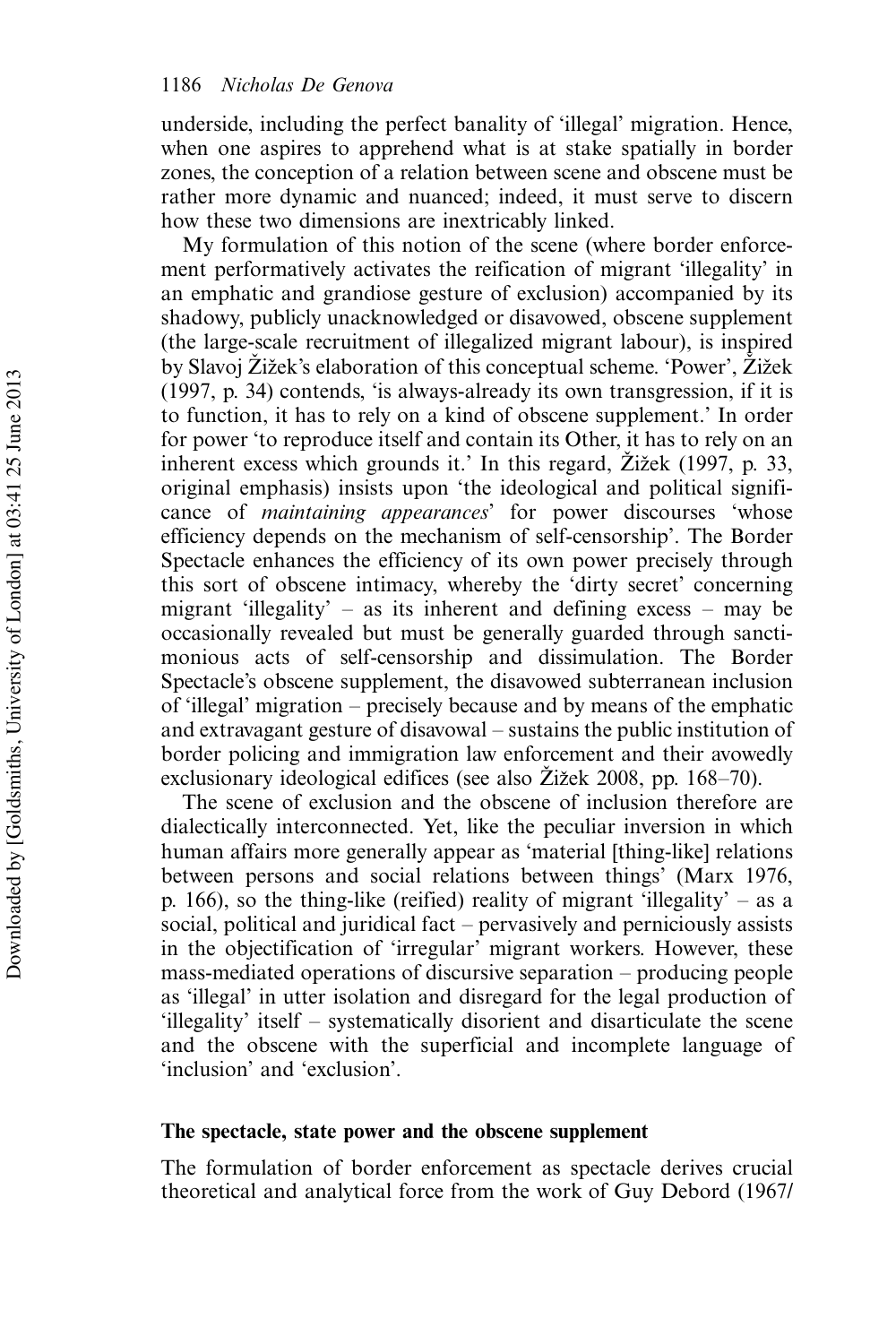1995), regarding the society of the spectacle. In sharp contrast to Michel Foucault's (1979) 'spectacle of the scaffold' as the epitome of pre-modern sovereign power, Debord (1967/1995) posits his concept of the spectacle as a significant elaboration upon and extension of Marx's (1867, pp. 163–77) immanent critique of the fetishism of the commodity under capitalism. Building on Marx's (1867, p. 165) discussion of the hegemony of abstraction as mediating all social relations under capitalism, Debord (1967/1995, p. 19) argues that 'the social requirements of the age ... can be met only through their mediation.' Thus, the spectacle for Debord is eminently modern. He identifies the overwhelming and unprecedented hegemony of image and appearance mediating all social relations, by which 'the whole of life ...presents itself as an immense accumulation of spectacles' (Debord 1967/1995, p. 12, original emphasis). Debord (1967/1995, p. 12), again following Marx, emphatically privileges the visual dimension of such spectacular representation, elaborating further: 'The spectacle is not a collection of images; rather, it is a social relationship between people that is mediated by images.' The spectacle is 'the self-portrait of power' (Debord 1967/1995, p. 19). Nonetheless, Debord's theses are also abundantly concerned with the language of mass-mediated discourse. The spectacle is quintessentially characterized by the incessant redundancy of a garrulous monologue (Debord 1988/2005, Thesis VI; cf. Debord 1967/1995, pp. 17, 19).

In The Society of the Spectacle, Debord (1967/1995, p. 19) contends that that 'the administration of society ...now depends on the intervention of such ''instant'' communication.' In this respect, we may infer from Debord (1967/1995, p. 19, original emphasis) that state power itself has come to rely, both intensively and extensively, on the instantaneous propagation of mass-mediated public discourse and images, which is 'essentially *one-way*'. As the culmination of a capitalist social formation predicated upon the estrangement of labour and its separation for its products, Debord (1967/1995, p. 18, original emphasis) contends that 'at the root of the spectacle lies that oldest of all social divisions of labor, the specialization of power', and 'the social cleavage that the spectacle expresses is inseparable from the modern State, which ... is the general form of all social division' (Debord 1967/ 1995, p. 20). In his Comments on the Society of the Spectacle, Debord (1988/2005, Thesis II) retrospectively glosses the spectacle as 'the totality of new techniques of government' that accompanied 'the autocratic reign of the market economy'. Debord (1988/2005, Thesis V) further specifies the 'fusion of State and economy' as a principal feature. In order to adequately theorize the society of the spectacle, therefore, we are invited to comprehend its rampant fetishism as, in effect, a fusion of the fetishism of the commodity with the fetishism of the state. Like the commodity itself (in its mundane and ubiquitous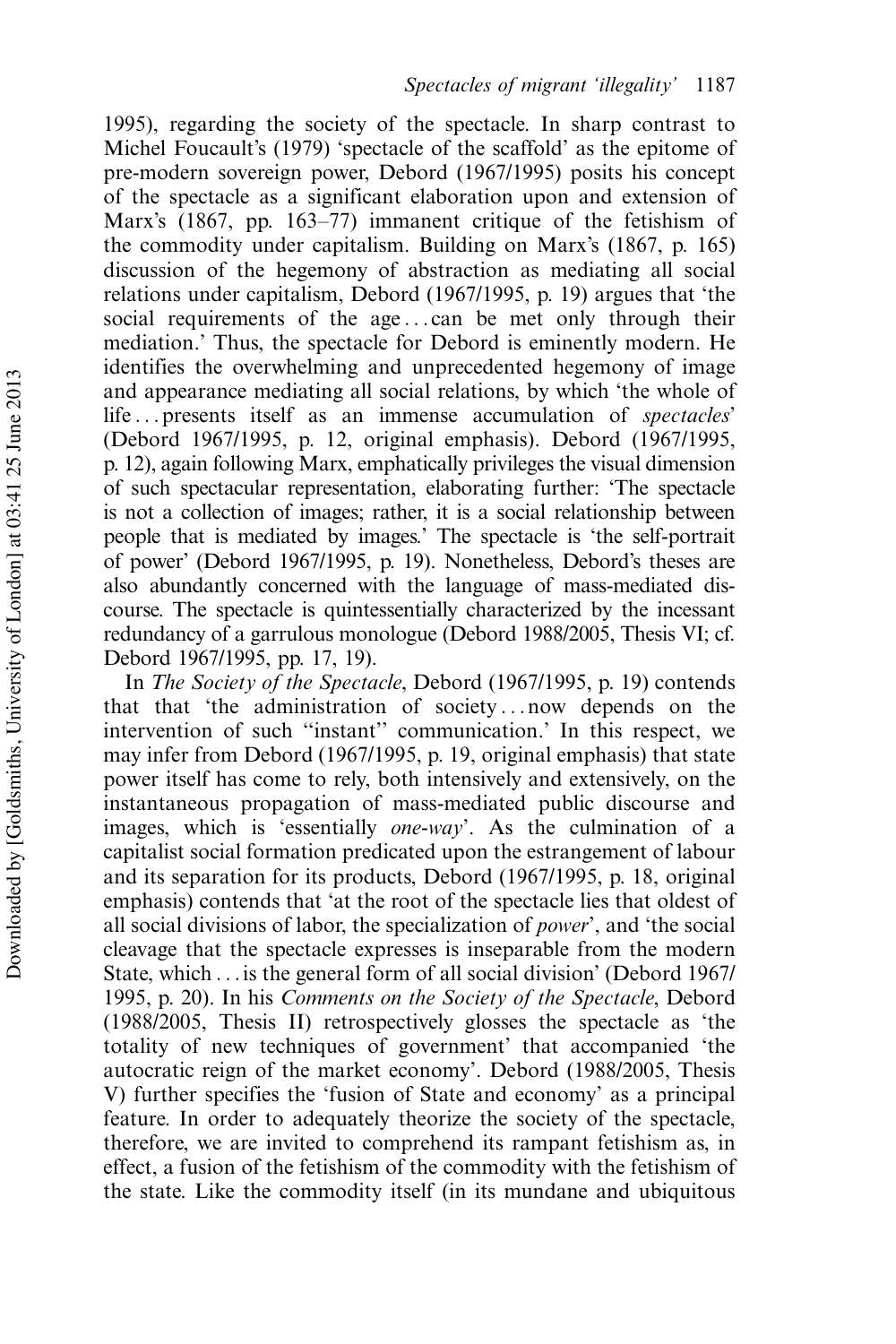heterogeneity), the state (in its sovereign and homogeneous singularity) assumes the form of an alien power (for further exposition, see De Genova 2011; cf. De Genova 2010a).

The very existence of 'the' (modern) 'State' (and likewise, of each and every particular one) derives from the effective hegemony and apparent universalization of relations of production that assume the general form of a voluntary contract between two ostensibly free, equal and rightful owners of distinct commodities, engaged in a simple act of exchange whereby one (the owner of the means of production) purchases the peculiar commodity being sold by the other (who owns nothing but their capacity to work, their labour-power) (Marx 1867, pp.  $270-80$ ). In this defining feature of capitalist social relations  $-$  'the juridical relation, whose form is the contract' (Marx 1867, p. 178), itself a 'legal fiction' (Marx 1867, p. 719) – all coercion appears to be absent. Overtly political relations of domination and subordination in the labour process itself are ordinarily secured as 'the silent compulsion of economic relations', and 'direct extra-economic force' is reserved only for 'exceptional cases' (Marx 1867, p. 899). A separate and specialized state power arises as an effect of precisely this abstraction of 'the political' from 'the economic' (Holloway 1994). In this regard, the state is an instrumental feature of capital, its 'political' dimension. The organized means of violence must be kept apart, systematically held in reserve as a separate and apparently impersonal recourse for the maintenance of the Rule of Law.

And so it is with the direct and 'extra-economic' violence of border policing, whereby the sovereignty of the state and the superintendence of nation-state space are enforced by means of a permanent state of exception in which law may be suspended in favour of the facticity of uninhibited violence (Agamben 2003/2005). Nevertheless, borders operate as filtering mechanisms for the unequal exchange of value (Kearney 2004). Borders differentiate, sort and rank between those to be excluded in fact (deported) and those to be included (even if only as 'illegal' migrants). These inclusions of migrants and other non-citizens proceed only differentially, but they almost universally impose a susceptibility for deportation as a defining horizon. The terms of this ultimate possibility of deportation range from the immediate and categorical deportability of 'illegal aliens' to the conditional and contingent deportability that remains nonetheless a defining and enduring feature of the 'legality' of those non-citizens who have been 'authorized' (along with the requirements for their variegated subjection to routinized surveillance and subordination). There tends to be no 'statute of limitations' on the possibility for even a 'legal' noncitizen to be deported, provided that they are found to satisfy certain stipulated conditions. In this manner, deportability is profoundly disciplinary (De Genova 2002). Hence, beyond the purview of the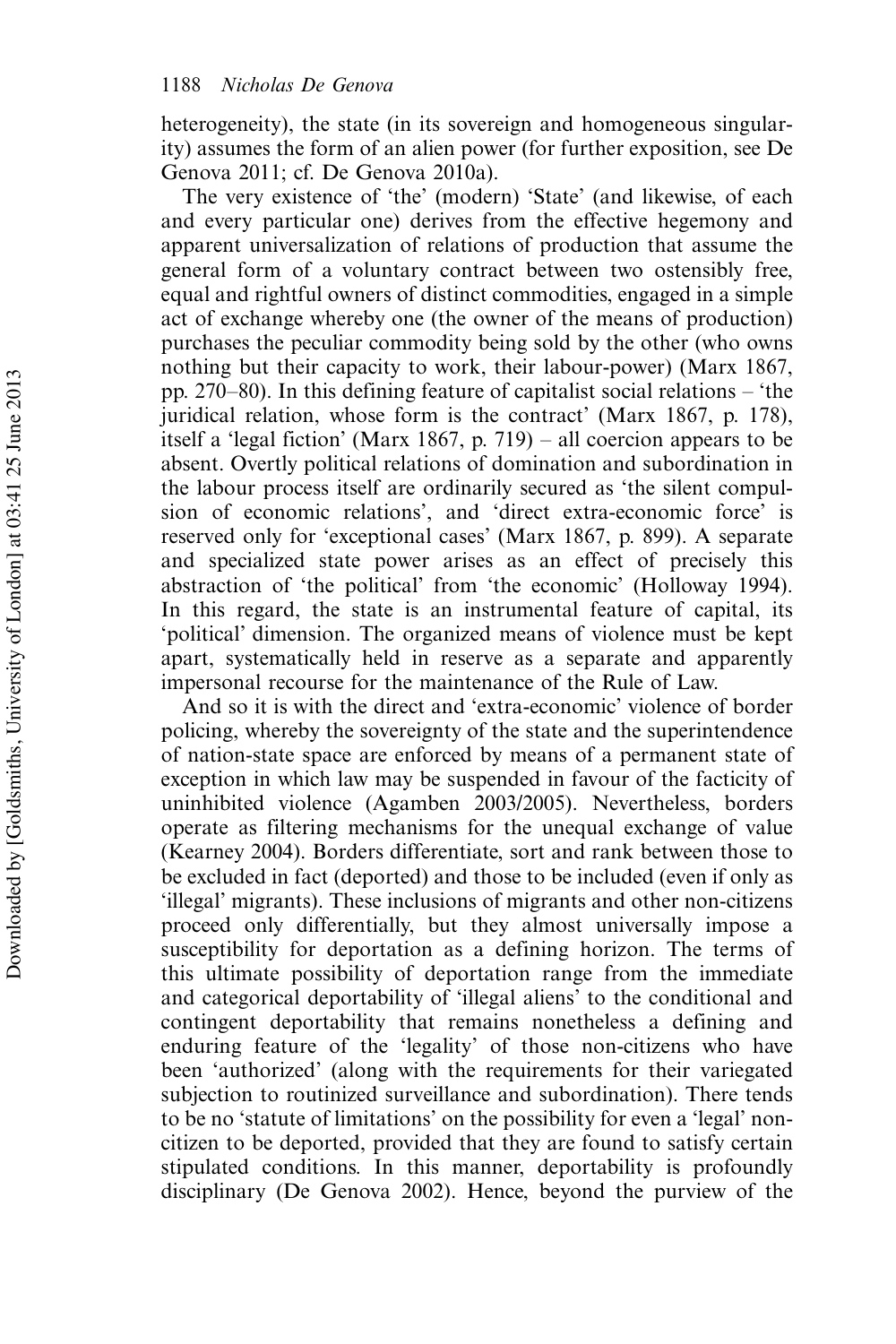Border Spectacle's scene of exclusion, the inclusion of migrant labour is likewise profoundly normalized.

While the spectacle of enforcement is a persistent and pernicious reminder of the extraordinary vulnerabilities that suffuse the migrant predicament, workplace and community immigration raids and deportations in fact remain 'exceptional'. Even under conditions of 'illegality', therefore, the more repressive (plainly political) dimensions of migrant labour generally acquire the common-sense banality of merely 'economic' 'facts of life'. The fetishization of 'illegality' as an individualized transgression likewise serves to render it, in effect, a private affair, or more precisely, a privatized matter of sociopolitical disability. Indeed, what predominates in the everyday life experience of undocumented migrants is not 'direct extra-economic force' but rather, precisely the 'silent compulsion of economic relations'. Once within the 'interior' of the space of the nation state, 'illegal' migrants are presumed (like all other workers) to deliver their labour to market  $$ freely, voluntarily and with no evident coercion. Of course, this normalization occurs only after they have either successfully navigated the militarized obstacle course of the Border Spectacle, or passed quietly from a prior status of tentative or tenuous 'legality' to one of peremptorily disenfranchised and almost instantaneously precarious 'illegality'. But for those who can elude detection and evade apprehension and deportation, there awaits, as their thankless reward, a protracted and indefinite social condition of deportability, and its attendant deprivations, which will supply the distinctive qualification of their labour-power. The exclusionary brashness of the Border Spectacle, then, is inextricable from its 'dirty secret', its obscene underbelly  $-$  the real social relation of undocumented migrants to the state, and the public secret of their abject inclusion as 'illegal' labour.

The Border Spectacle, as we have seen, conjures up the fetish of transgression at the ever-multiplying points of interception in an amorphous border zone where migrant trajectories may be interrupted. These humble migrant practices are produced as flagrant violations of the law, as the brazen acts of veritable outlaws, and thus as occasions for apprehension  $-$  literally and figuratively  $-$  which is to say, occasions for arrest and deportation, but also for fear and loathing. The Border Spectacle works its magic trick of displacing 'illegality' from its point of production (in the law) to the proverbial 'scene of the crime', which is of course also the scene of ostensible crime-fighting. Indeed, this criminalizing discursive excess is the chief attribute that founds 'the' border as the scene of exclusion. Yet, migrants' trajectories (and human mobility, generally) prevail  $-$  in spite of the accumulated pressures and violence of borders traversed and the vastly more expansive border zones inhabited indefinitely. Indeed, what is normal is the movement itself, the mobility of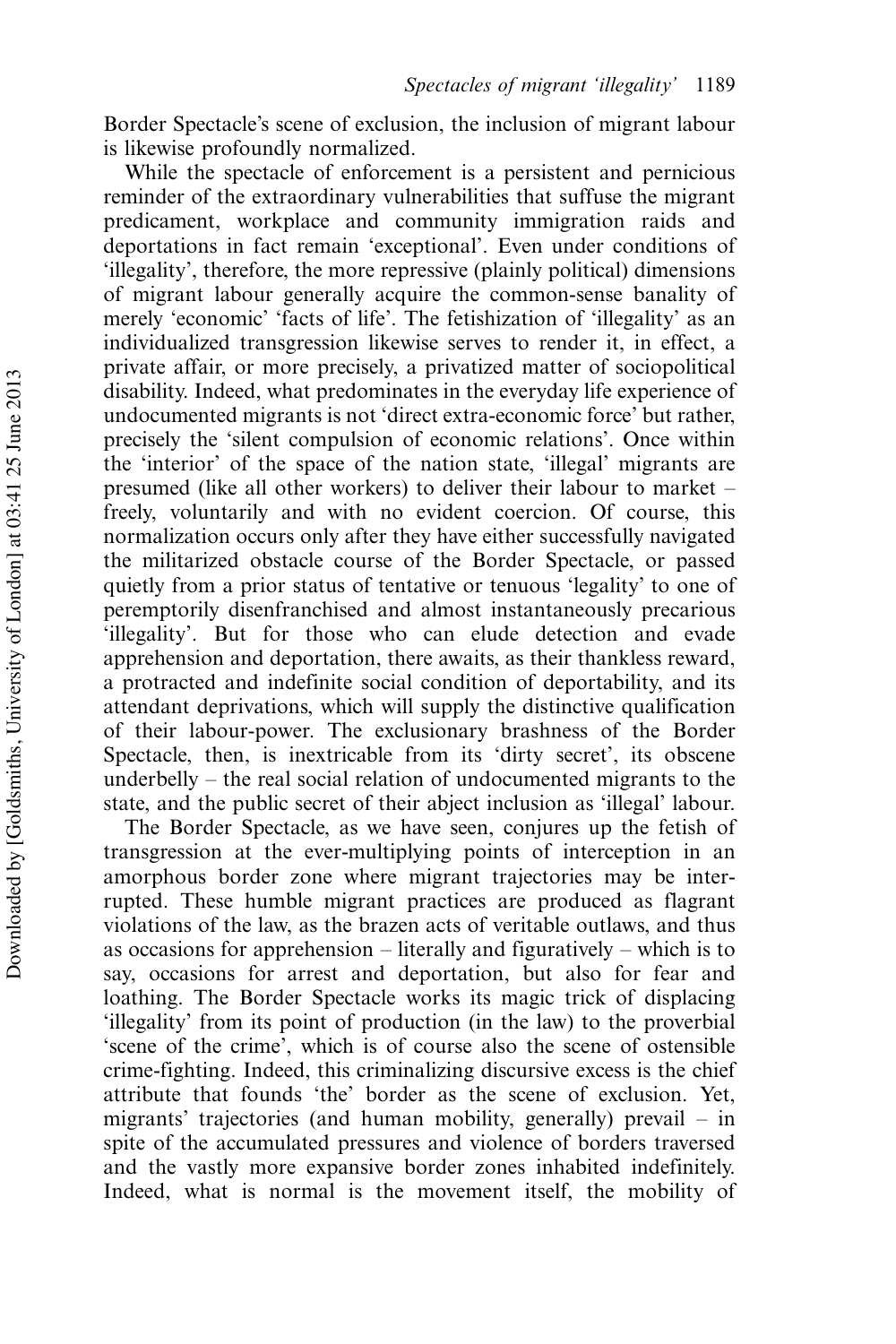migrants, as well as the concomitant routine 'irregularization' of them. Hence, there is the seeming paradox that the greatest theatres for the staging of border policing are in fact the real sites of a massive (obscene) inclusion of (illegalized) migrants.

In place of the palpable social and political relation of migrant labour to the state (a relation that is precisely obscene), border enforcement delivers the public, fetishized and spectacular verification of the migrants' ostensible 'illegality'. Indeed, if there were no border patrols or inspections, no border policing or passport controls whatsoever, there would still be migrant 'illegality'  $-$  because 'illegality' is an effect of immigration law itself, promulgating that some migrations be illegalized while others are constituted as lawful. However, we can only be made to believe in that 'illegality'  $-$  can only be made to take it seriously – once it appears as a thing-in-itself, reified as the supposed effect of the deliberate acts of a spectacular mass of sundry violators of the law, rather than what it truly is: a transnational social relation of labour and capital, an antagonistic political relation of conflict in the process of being fixed as a relation of subordination. Indeed, the phantasm of exclusion is essential to that essentially political process of labour subordination, which in fact is always a matter of (illegalized) inclusion and incorporation.

The task of labour subordination is, nevertheless, always and inescapably, preconditioned by the sheer subjectivity of labour. Labour subordination is grounded, in Žižek's terms, by the inherent excess that is the creative capacity and productive power of labour. The requirement for subordination is occasioned in the first instance precisely by human labour's distinctly subjective vitality (Marx 1867, p. 284). Thus, it is instructive to recall that the autonomy of migration and its politics of mobility precede and provoke the state's politics of immigration control and its spectacle of borders, compulsively depicted as deplorably 'out of control' through a more or less permanent and routinized 'crisis' management.<sup>2</sup>

### 'Illegality' and racial abjection: citizenship's obscene supplement

Obscenity is constituted not only by acts of concealment but also through gestures of selective exposure. Even as the state produces migrant 'illegality' as an obdurate and seemingly incorrigible 'problem', these enforcement spectacles nonetheless reaffirm repeatedly that there is indeed a subordinate reserve army of deportable 'foreign' labour, always-already within the space of the nation state, readily available for deployment as the inevitably over-employed working poor. Therefore, in a manner that in fact dissimulates state power, the Border Spectacle is also a spectacle of the state's dutiful, diligent, more or less energetic, but ever-beleaguered 'response' to the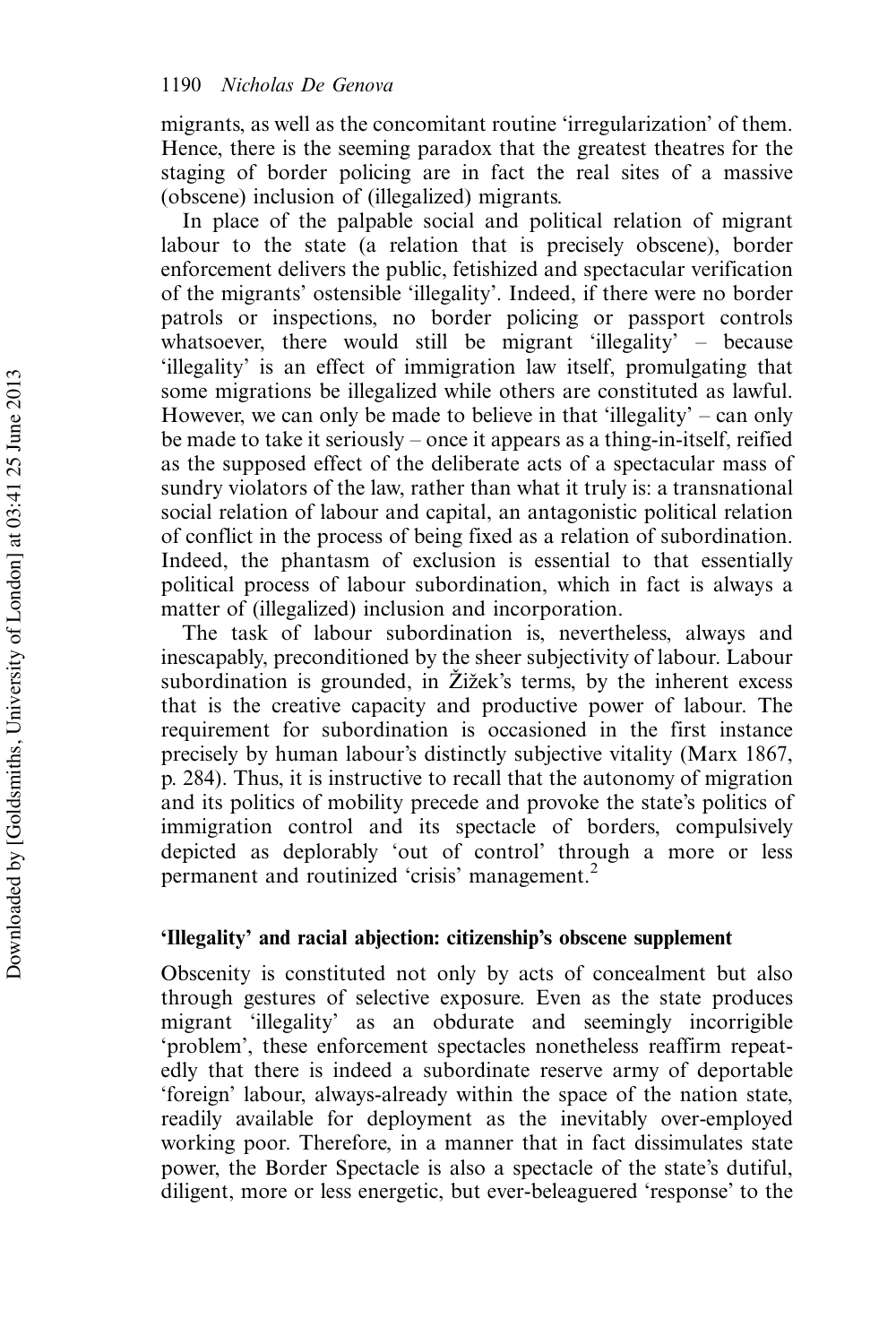fetishized image of a 'crisis' of border 'invasion' or 'inundation'. The phantasmatic invasiveness, relentlessness and ubiquity of undocumented migration then serve to prefigure and summon forth the ever more intense and expansive irradiation of everyday life by the state.

The corollary discourses of 'human trafficking' and 'migrant smuggling' even authorize the state to gratuitously fashion itself as a paternalistic (indeed, patriarchal) 'protection racket' (Tilly 1985), whereby protection is not merely preserved for its own 'rightful' citizens but even for some of its migrant denizens, particularly women who must be rescued from the presumably intrinsic criminal excesses of 'illegal' migration itself (Chapkis 2003; Sharma 2003; Aradau 2008; Andrijasevic 2010b; cf. Nyers 2003). Given the sleight of hand by which the gendered discourse of 'trafficking' displaces the onus of 'exploitation' onto nefarious 'foreigners' and the 'opportunistic' infrastructure of undocumented migration itself, undocumented migrants are deemed to be in need of 'protection'  $-$  from one another. Moreover, the pitiful and helpless (feminized) 'victims' of migrant 'smuggling' serve to further corroborate the image of a shadowy population of docile and infinitely tractable migrant denizens.

In this respect, the scene of exclusion compulsively discloses and thereby exuberantly affirms, yet again, the obscene fact of subordinate inclusion, as if to subtly reveal or expose its own ostensible 'dirty secret'. Thus, it enhances the efficiency of its own most elementary gesture whereby migrants are figured as a menace, hereby complementing that spectral threat of their opportunistic agency with an allegation of their irredeemable incapacity for veritable (manly) selfdetermination, and thus, by implication, their incompetence for selfgovernment and democratic citizenship. The exploitation of 'illegal' migrants is itself now refigured as merely the certification of what is taken to be their inherent and odious exploitability. Their subjugation becomes merely the index of an essential slavishness.

Hence, the politics of citizenship is transposed into an essentialist politics of difference. The unequal and invidious politics of citizenship, which is institutionalized in immigration law, produces migrant 'illegality'. The Border Spectacle, however, systematically renders that same 'illegality' effect to appear as a quasi-intrinsic deficiency of the migrants themselves, who may thereby be presumptively deemed undeserving of citizenship, inherently lacking.

In light of this transposition, every question of migration and  $border$  securitization  $-$  even if these are overtly differentiated in terms of 'culture' or 'national' origins – inevitably presents the concomitant question of migrants' racialization. Contemporary formations of transnational migration are only apprehensible in relation to an effectively global regime of capital accumulation, which is itself inseparable from the histories of European and Euro-American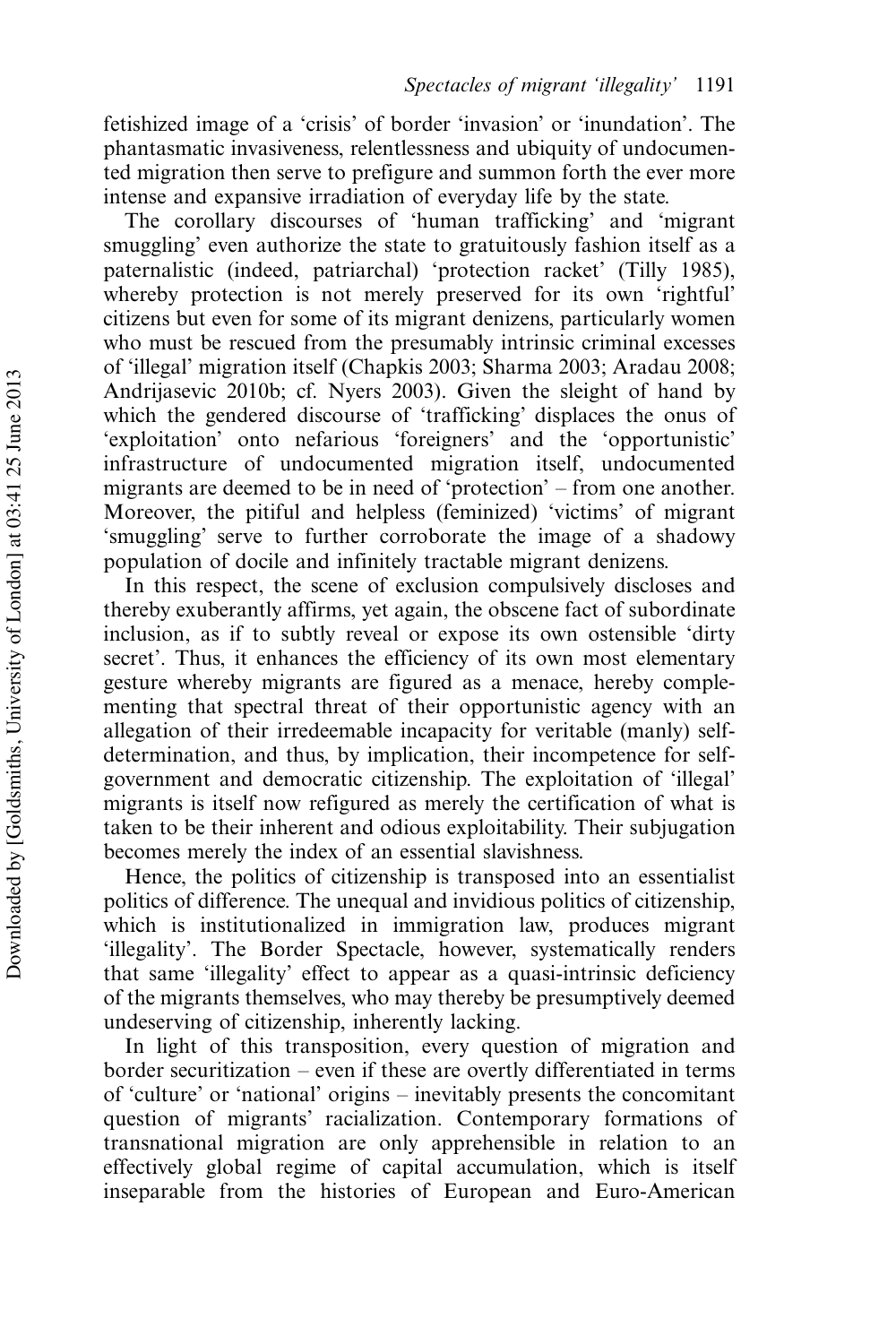colonization. Something that these apparently disparate imperial formations share, all the same, is the persistence of a global sociopolitical order of white supremacy. Historically, the planetary politics of colonial white supremacy always exceeded the boundaries of nationhood within Europe and supplied a supranational framework for European nationalisms to be formulated as a shared, albeit competitive, inter-colonial 'civilizing' mission (Du Bois 1999; cf. Balibar 1991, p. 62). Thus, the specificities of European colonial nationalisms were always encompassed and subsumed within a larger racial project of global white power and prestige. Contemporary postcolonial reformulations of these nationalisms as anti-immigrant formations may seem rather more parochial, but are no less predicated on this legacy of racialized inequalities (De Genova 2010b).

The protracted political crisis of subordinating migrant labour only exacerbates further  $-$  indeed, reconfigures anew  $-$  the already dire post-colonial vexations of race, national identity and citizenship. In this regard, it is crucial to consider Balibar's (1993/2002, p. 82, original emphasis) proposition that the management and policing of borders establish and maintain 'a world apartheid', which institutes a 'color bar' that runs through all societies.<sup>3</sup> Indeed, new dynamics of racialization and new formations of racism increasingly become inextricable from the social production of migrants' 'differences' in ways that, as often as not (or rather, more often than not), dissimulate their racisms and dis-articulate 'race' and 'immigration', through a politics of nativism ! the identitiarian promotion of the priority of 'natives', on no other grounds than their being such (De Genova 2005, pp. 56-94).

The generic figures of 'immigration' and 'foreignness' suffice to reanimate race in terms that commonly, and perhaps increasingly, are articulated as nation  $-$  in terms of the 'national' identity of the 'natives'. Hence, racist far-right parties in Europe tend to articulate their reactionary anti-immigrant populism, not only in terms of a pluralistic and differentialist incompatibility between their putative 'national culture' and the foreignness of migrants, but also in the idiom of the purportedly legitimate (democratic) politics of citizenship. Hence, they promote the priority of 'natives' under the overt rubric not of racial supremacism, but rather of the presumptive birthright entitlements of 'the nation' or 'the people'. And so we have the British National Party, the National Front in France, the National Alliance in Italy, the National Democratic Party and People's Union in Germany, and likewise, the Swiss People's Party and the Danish People's Party, among others.<sup>4</sup> (Similarly, in the USA, for instance, the Minuteman Project deploys the parallel strategy of adopting an identity that signals an historical analogy inseparable from its patriotism.) In Belgium, the Flemish Interest, combining fierce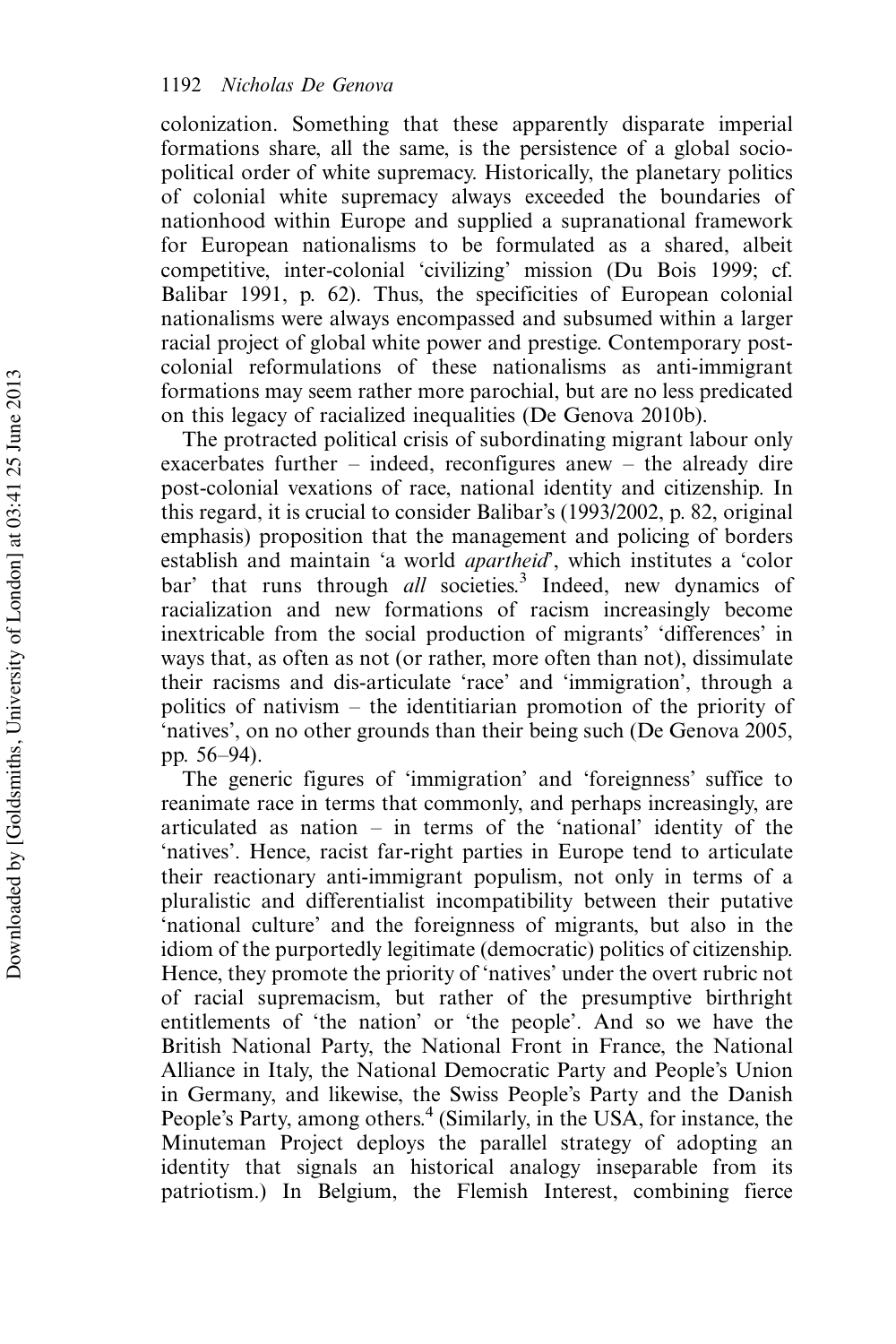hostility to migrants and Jews with advocacy for Flemish self-rule, predictably makes its subordinated national identity explicit.<sup>5</sup> Although some of these nativist movements may officially disavow their racism against migrants, many are quite crass and unabashedly racist: the emphatically 'national' gesture is transparently and unapologetically equated with belligerent anti-immigrant racism. Their nationalism, therefore, is not so much a screen that conceals their racism (although it may function in that fashion, in some instances); rather, their nationalism is itself overtly and unabashedly exclusionary, and it enunciates an anti-immigrant racism even as it may disarticulate race as such. For these movements, the mere affirmation of 'the nation' is an identitarian project that upholds the priority of the 'natives' against all presumed outsiders. In this respect, far-right anti-immigrant movements are merely the howling dogs prowling along the margins of the Border Spectacle's scene of exclusion. Indeed, regardless of whether they have or have not enjoyed mass appeal or electoral success, these nativist formations are an integral part of that scenery. But their frenzied barking and rabid growling, however sincere in their exclusionary exuberance, simply enhance the efficiency of the obscene inclusion of migrants as 'illegal' and commonly, also racially branded  $-$  labour.

Notably, 'foreign' (and racially subordinate) deportable labour presents a striking analogy to racially subjugated 'minority' citizens. In their analysis of the Watts rebellion of 1965, Debord and his Situationist collaborators posited that impoverished African Americans served as 'a perfect spectacular prod', supplying the spectacle of a loathsome 'threat of ...underprivilege [that] spurs on the rat race' (S.I. #10, December 1965, cited in Knabb 1981, p. 157). In contrast to such a threat of permanent marginalization and protracted un- and under-employment, however, the spectacular prod of the figure of the 'illegal alien' presents a predicament of unrelenting and unforgiving over-employment: super-exploitation. Furthermore, whereas 'native' racial 'minorities' tend to be affiliated with spatial immobility  $-$  the sort of intractable settlement iconically equated with 'ghettoes' and 'reservations' ! migrants of course signal unsettling mobility. What the two have in common, nevertheless, is excessive misery, conjoined to the stigmata of racialized difference  $-$  reassuring the racial 'majority' (or even a racially diverse 'native' citizenry) that their own misery is not so bad after all. Furthermore, even as it appears to thus reassuringly affirm a naturalized chasm of social difference, the racialized embodiment of citizenship inequalities (associated with both 'native' racial 'minorities' and most 'illegal' migrants) nonetheless destabilizes the presumed certitude that such excesses of suffering could ever be reserved only for 'someone else'  $-$  the 'others'. Such a population condemned to an inferior social station  $-$  be it as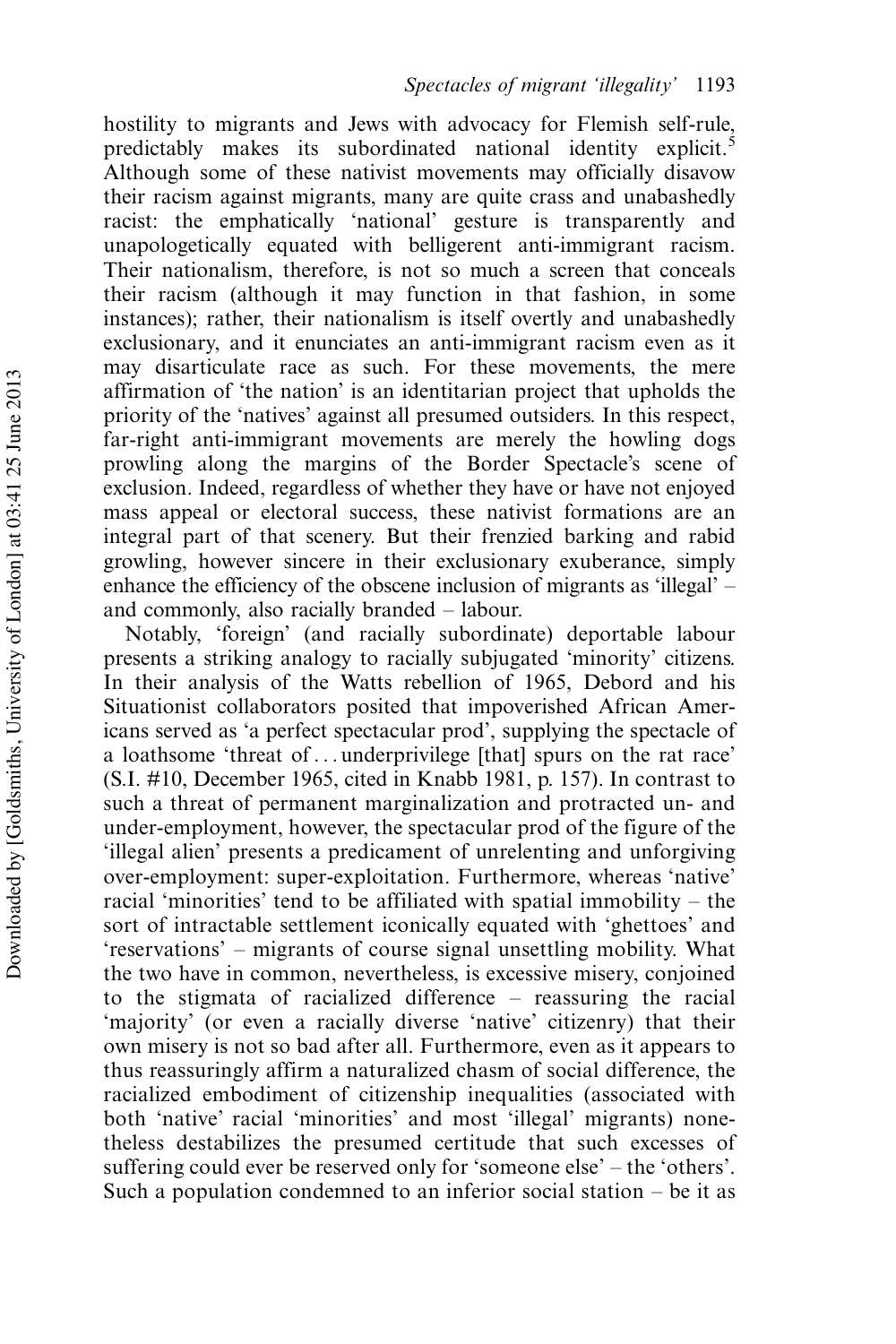an effect of their 'natural' (racial) inheritance, their 'alien' (juridical) status, or both  $-$  is always also a signal of the prospect that 'this could happen to you' and 'if you step out of line, you're next.' The commonplace racial branding of migrant 'illegality', in this respect, sutures the 'exclusionary' work of the Border Spectacle to a vertiginous spiral of inequalities that are deeply imbricated within the fabric of citizenship itself.

The deportability of migrant denizens evokes the always-already established (if obscene) fact of an at-least potential relegation of the world's 'citizens' to their properly abject condition as 'bare life' (Agamben 1995/1998), concealing  $-$  and yet, simultaneously revealing and proclaiming  $-$  the universal disposability of all labour (De Genova 2010a). For Debord (1967/1995, p. 23, original emphasis), in the thoroughly alienating commodified universe of the spectacle, 'all time, all space, becomes foreign'. Indeed, through the spectacle, 'the commodity completes its colonization of social life' (Debord 1967/ 1995, p. 29). The Border Spectacle's spectre of an invasive 'foreignness' thus intensifies the degree to which all of life is rendered 'alien', whereby the polity's scene of 'citizenship' may confront its own obscene condition of colonization.

In a devious and pernicious inversion, however, the figure of 'the alien' is mobilized as an alarming signal of estrangement and supplies the proxy for reactionary populist paroxysms of exclusionary animosity (directed nevertheless against the always-already included). As citizenship's obscene supplement, the loathsome social condition of the 'foreign' and 'illegal' denizens merely presents the citizens with a refracted image of their own alien(ated) plight, and supplies them with a diversionary target.

'Labour in a white skin can never emancipate itself where it is branded in a black skin,' Marx (1867, p. 414) famously proclaimed. This classic racial watchword of anti-capitalist struggle is no less pertinent today than in Marx's era. Here, however, we may refer to 'Blackness' not literally as an attribute of the 'skin' per se, but rather as the pre-eminent figure of racialized subordination within a regime of white supremacy.<sup>6</sup> Thus, this is a more expansive and capacious understanding of Blackness as a sociopolitical category that encompasses the whole spectrum of racialized social identities produced as specifically not-white.<sup>7</sup> Today, furthermore, given our global postcolonial condition, it has become increasingly common that labour 'in a black skin' presents itself also in 'foreign' clothing. Hence, a contemporary corollary to Marx's axiom would seem to be: labour in the prison inmate's uniform of citizenship can never emancipate itself where labour in the migrant's garb of 'foreignness' is branded as 'illegal'.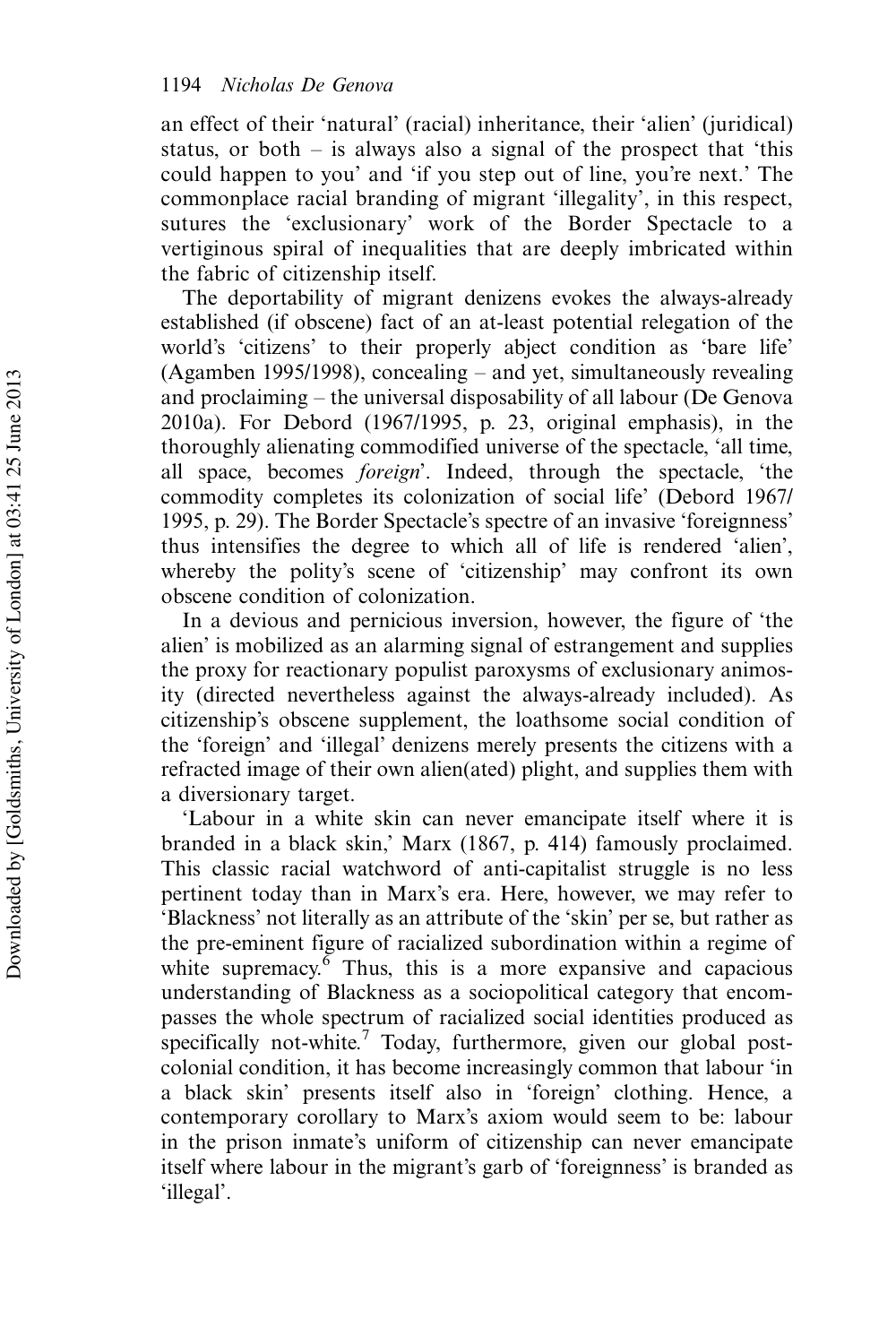#### Acknowledgements

An earlier version of this essay was presented at Leiden University on 14 January 2010. I am grateful to Marlou Schover and Willem Schinkel for the invitation and their subsequent suggestions as editors. Later versions were presented to the Migration and Diversity Centre, Vrije Universiteit, Amsterdam; the Department of the History and General Theory of Law, University of Rome III; and the Department of Anthropology at Goldsmiths, University of London. My appreciation goes to Maybritt Jill Alpes, Juan Amaya, Galina Cornelisse, Josh Reno, Enrica Rigo, Thomas Spijkerboer and Sarah van Walsum for their engaging comments on these occasions.

#### Notes

1. I have elsewhere depicted this as the legal production of migrant 'illegality,' and demonstrate empirically how the history of revisions of US immigration law was tantamount to a mass illegalization of Mexican migration in particular (see De Genova 2002, 2005, pp. 213-49). However, the stakes of this essay are principally theoretical, and there is no pretense of demonstrating the argument with reference to any particular empirical case. The aim here is less to show something than to offer a critical perspective by which it may be possible to see something anew.

2. For various formulations of the concept of the 'autonomy of migration', see e.g. Moulier Boutang and Garson (1984), Moulier Boutang (1998, 2001), Mezzadra (2001, 2011) and Mezzadra and Nielson (2003, 2013); cf. Papadopoulos et al. (2008), De Genova (2009, 2010a, 2010c), Karakayali and Rigo (2010) and Tsianos and Karakayali (2010).

3. For related invocations of global 'apartheid', see Richmond (1994), Sharma (2006) and Nevins (2008).

4. Of course, there are important exceptions to these naming trends; nonetheless, the political discourses of other anti-immigrant movements are remarkably consonant with the more overtly 'national' and (national-)populist examples.

5. Similarly, the separatist Northern League in Italy promotes a sub-national politics of regional identity in concert with a broadly xenophobic agenda.

This category should not be confused with any supposedly 'objective' or 'natural' sort of (phenotypic, quasi-'biological') racial blackness that would predictably be attributed to people of African descent in particular. This, however, is not to trivialize the salience of the increasing global migration of Africans themselves.

7. Indeed, even for those migrants who do in fact come to be racialized as black, we must guard against naturalizing what is always a historically specific sociopolitical process of producing them as 'black'. The 'blackness' of racially subjugated migrants is therefore always something fundamentally new, to be continuously 'discovered' by migrants as they endure and confront the larger social forces working to produce them as racial objects and thereby also as (re-)racialized subjects, thus compelling them to 're-discover' themselves racially.

#### References

AGAMBEN, GIORGIO 1995/1998 Homo Sacer: Sovereign Power and Bare Life, Stanford, CA: Stanford University Press

- 2003/2005 State of Exception, Chicago, IL: University of Chicago Press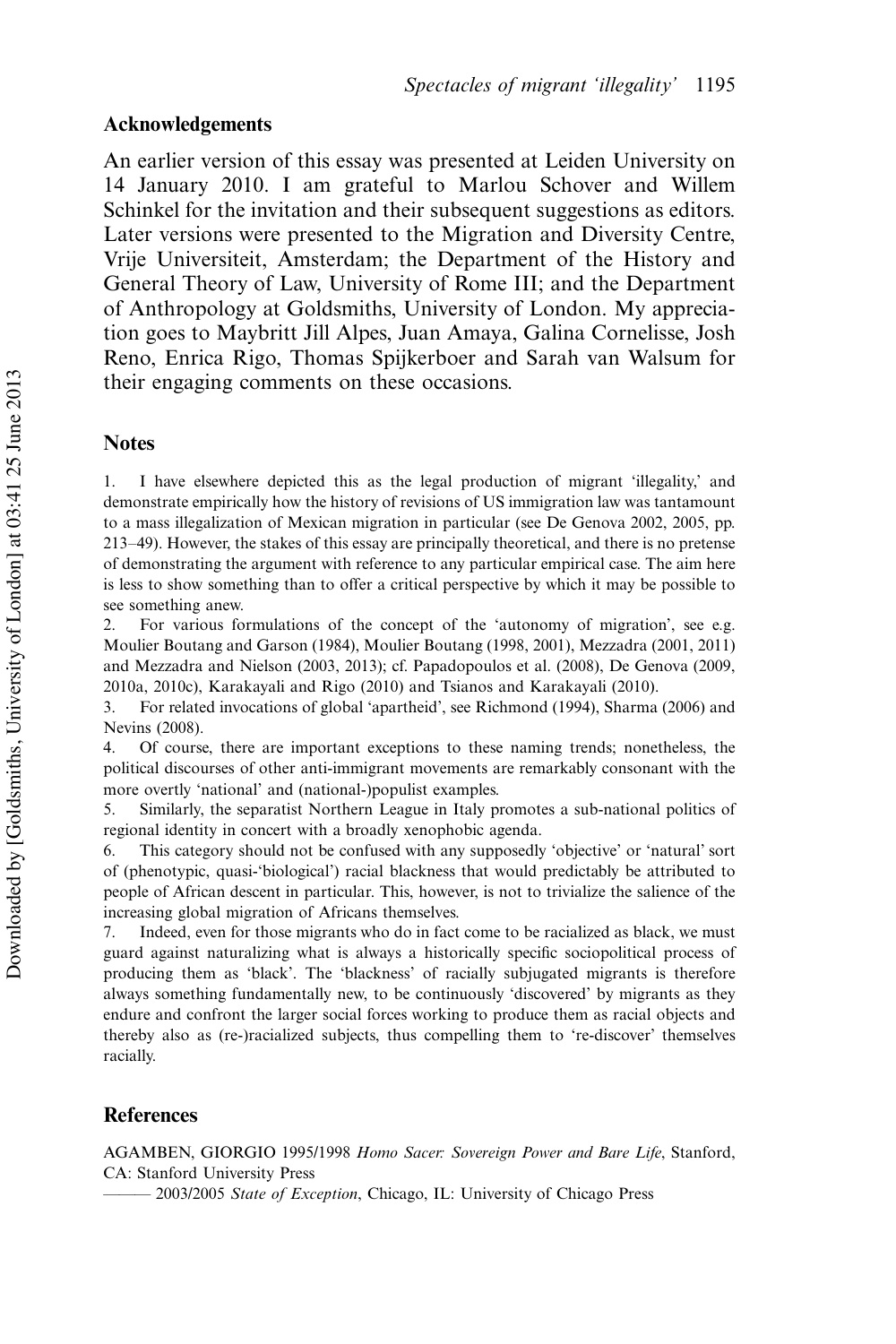#### 1196 Nicholas De Genova

ANDREAS, PETER 2000 Border Games: Policing the US-Mexico Divide, Ithaca, NY: Cornell University Press

ANDRIJASEVIC, RUTVICA 2010a 'From exception to excess: detention and deportations across the Mediterranean space', in Nicholas De Genova and Nathalie Peutz (eds), The Deportation Regime: Sovereignty, Space, and the Freedom of Movement, Durham, NC: Duke University Press, pp. 147-65

2010b Migration, Agency and Citizenship in Sex Trafficking, Basingstoke: Palgrave Macmillan

ARADAU, CLAUDIA 2008 Rethinking Trafficking in Women: Politics out of Security, Basingstoke: Palgrave Macmillan

BALIBAR, ÉTIENNE 1991 'Racism and nationalism', in Étienne Balibar and Immanuel Wallerstein (eds), Race, Nation, Class: Ambiguous Identities, New York: Verso, pp. 37–67

- 1993/2002 'What is a border?', in Étienne Balibar (ed.), Politics and the Other Scene, New York: Verso, pp. 75-86

BIGO, DIDIER 2002 'Security and immigration: toward a critique of the governmentality of unease', Alternatives: Global, Local, Political, vol. 27, no. 1, pp. 63-92

2006 'Globalized (in)security: the field and the ban-opticon', in Didier Bigo and Anastassia Tsoukala (eds), Illiberal Practices of Liberal Regimes: The (In)Security Games, Paris: L'Harmattan, pp. 5-49

2011 'Freedom and speed in enlarged borderzones', in Vicki Squire (ed.) The Contested Politics of Mobility: Borderzones and Irregularity, London: Routledge, pp. 31-50

BISCHOFF, CHRISTINE et al. (eds). 2010 Images of Illegalized Immigration: Towards a Critical Iconology of Politics, Bielefeld: Transcript

BUCK-MORSS, SUSAN 2000 Dreamworld and Catastrophe: The Passing of Mass Utopia in East and West, Cambridge, MA: MIT Press

CHAPKIS, WENDY 2003 'Trafficking, migration, and the law: protecting innocents, punishing immigrants', Gender and Society, vol. 17, no. 6, pp. 923–37

CHAVEZ, LEO R. 2001 Covering Immigration: Popular Images and the Politics of the Nation, Berkeley, CA: University of California Press

2008 The Latino Threat: Constructing Immigrants, Citizens, and the Nation, Stanford, CA: Stanford University Press

DEBORD, GUY 1967/1995 The Society of the Spectacle, translated by Donald Nicholson-Smith, New York: Zone Books

<sup>-</sup> 1988/2005 Comments on the Society of the Spectacle, [translated by Not Bored! Available from:<http://www.notbored.org/commentaires.html> [Accessed 27 March 2013]

DE GENOVA, NICHOLAS 2002 'Migrant ''illegality'' and deportability in everyday life', Annual Review of Anthropology, vol. 31, pp. 419-47

- 2005 Working the Boundaries: Race, Space, and 'Illegality' in Mexican Chicago, Durham, NC: Duke University Press

2009 'Conflicts of mobility, and the mobility of conflict: rightlessness, presence, subjectivity, freedom', Subjectivity, vol. 29, no. 1, pp. 445-66

 $-2010a$  'The deportation regime: sovereignty, space, and the freedom of movement', in Nicholas de Genova and Nathalie Peutz (eds), The Deportation Regime: Sovereignty, Space, and the Freedom of Movement, Durham, NC: Duke University Press, pp. 33-65

2010b 'Migration and race in Europe: the trans-Atlantic metastases of a postcolonial cancer', *European Journal of Social Theory*, vol. 13, no. 3, pp.  $405-19$ 

- 2010c 'The queer politics of migration: reflections on "illegality" and incorrigibility', Studies in Social Justice, vol. 4, no. 2, pp.  $101-26$ 

- 2011 'Alien powers: deportable labour and the spectacle of security', in Vicki Squire (ed.), The Contested Politics of Mobility: Borderzones and Irregularity, London: Routledge, pp.  $91 - 115$ 

DU BOIS, W. E. B. 1999 'The souls of white folk', in W. E. B. Du Bois (ed.), Darkwater: Voices from within the Veil, Mineola, NY: Dover Publications, pp. 17-29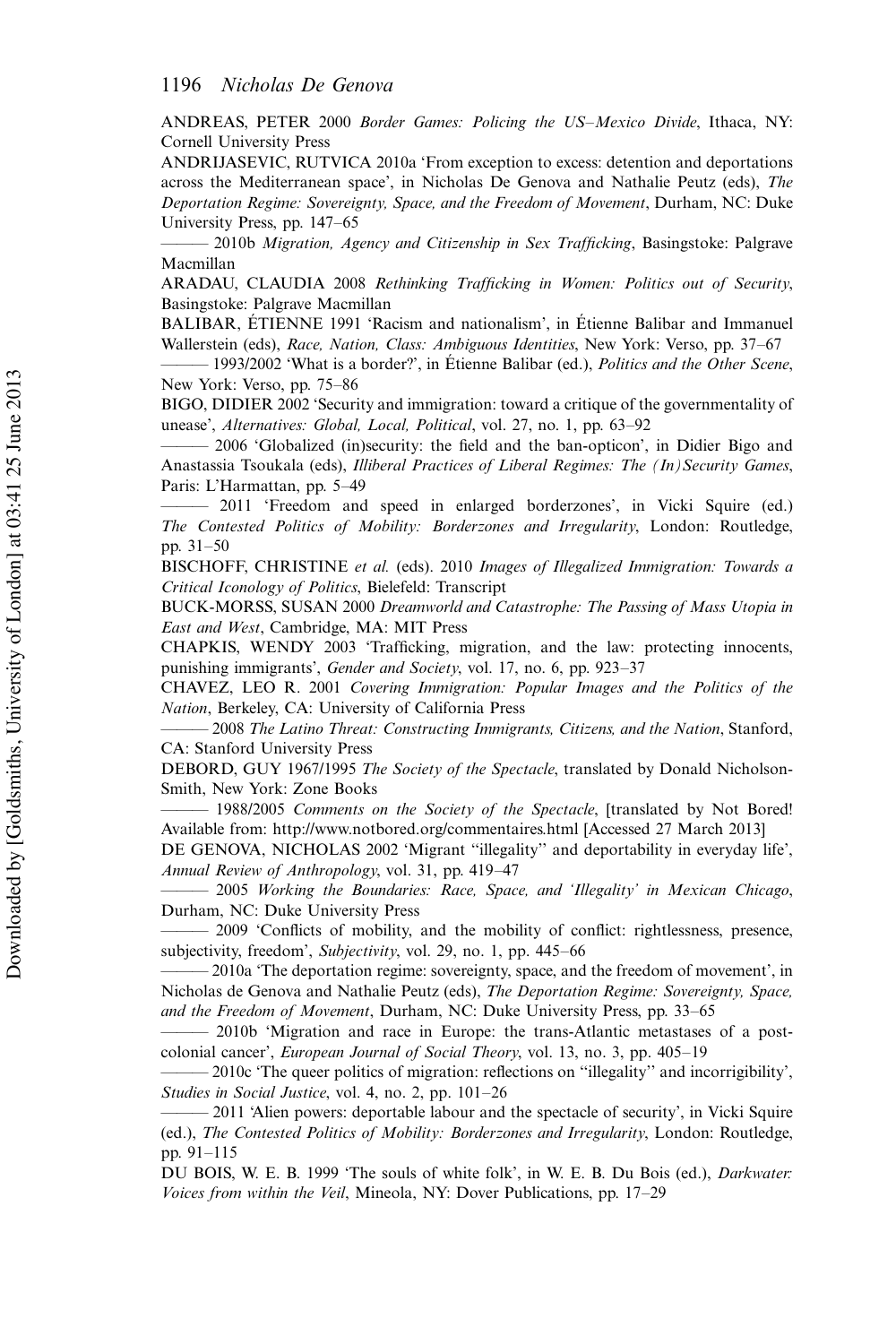FOUCAULT, MICHEL 1979 Discipline and Punish: The Birth of the Prison, New York: Random House

HOLLOWAY, JOHN 1994 'Global capital and the national state', Capital and Class, no. 52, pp. 23-49

HUYSMANS, JEF 2006 The Politics of Insecurity: Fear, Migration, and Asylum in the EU, New York: Routledge

KARAKAYALI, SERHAT and RIGO, ENRICA 2010 'Mapping the European space of circulation', in Nicholas de Genova and Nathalie Peutz (eds), The Deportation Regime: Sovereignty, Space, and the Freedom of Movement, Durham, NC: Duke University Press, pp.  $123 - 44$ 

KEARNEY, MICHAEL 2004 'The classifying and value-filtering missions of borders', Anthropological Theory, vol. 4, no. 2, pp. 131-56

KNABB, KEN 1981 Situationist International Anthology, Berkeley, CA: Bureau of Public Secrets

LEFEBVRE, HENRI 1974/1991 The Production of Space, Cambridge, MA: Blackwell Publishing

MARX, KARL 1976 [1867] Capital: A Critique of Political Economy, Vol. 1, translated by Ben Fowkes, New York: Penguin Books

MEZZADRA, SANDRO 2001 Diritto di fuga: Migrazioni, cittadinanza, globalizzazione, Verona: Ombre corte

- 2011 'Capitalism, migration, and social struggles: towards a theory of the autonomy of migration', in Vicki Squire (ed.), The Contested Politics of Mobility: Borderzones and Irregularity, London: Routledge, pp. 121-42

MEZZADRA, SANDRO and NEILSON, BRETT 2003 'Né qui, né altrove - migration, detention, desertion: a dialogue', borderlands e-journal, 2(1); [Available from: [http://www.](http://www.borderlandsejournal.adelaide.edu.au/vol2no1_2003/mezzadra_neilson.html) [borderlandsejournal.adelaide.edu.au/vol2no1\\_2003/mezzadra\\_neilson.html](http://www.borderlandsejournal.adelaide.edu.au/vol2no1_2003/mezzadra_neilson.html) [Accessed 27 March 2013]

- 2013 Border as Method, or, the Multiplication of Labor, Durham, NC: Duke University Press

MOULIER BOUTANG, YANN 1998 De l'esclavage au salariat: Economie historique du salariat bridé, Paris: Presses Universitaires de France

<sup>2</sup> 2001 'Between the hatred of all walls and the walls of hate: the minoritarian diagonal of mobility', in Meaghan Morris and Brett de Bary (eds), 'Race' Panic and the Memory of Migration, Aberdeen: Hong Kong University Press, pp. 105-30

MOULIER BOUTANG, YANN and GARSON, JEAN-PIERRE 1984 'Major obstacles to control of irregular migrations: prerequisites to policy', International Migration Review, vol. 18, no. 3, pp. 579-92

NEVINS, JOSEPH 2002 Operation Gatekeeper: The Rise of the 'Illegal Alien'and the Making of the US-Mexico Boundary, New York: Routledge

- 2008 Dying to Live: A Story of US Immigration in an Age of Global Apartheid, San Francisco, CA: Open Media

NYERS, PETER 2003 'Abject cosmopolitanism: the politics of protection in the antideportation movement', Third World Quarterly, vol. 24, no. 6, pp. 1069–93. Reprinted in Nicholas De Genova and Nathalie Peutz (eds), The Deportation Regime: Sovereignty, Space, and the Freedom of Movement, Durham, NC: Duke University Press (2010), pp. 413-41

PAPADOPOULOS, DIMITRIS, et al. 2008 Escape Routes: Control and Subversion in the 21st Century, London: Pluto Press

PICKERING, SHARON and WEBER, LEANNE (eds) 2006 Borders, Mobility, and Technologies of Control, Dordrecht: Springer

RICHMOND, ANTHONY 1994 Global Apartheid: Refugees, Racism, and the New World Order, Toronto: Oxford University Press

ROSAS, GILBERTO 2006 'The managed violences of the borderlands: treacherous geographies, policeability, and the politics of race', Latino Studies, vol. 4, no. 4, pp. 401-18